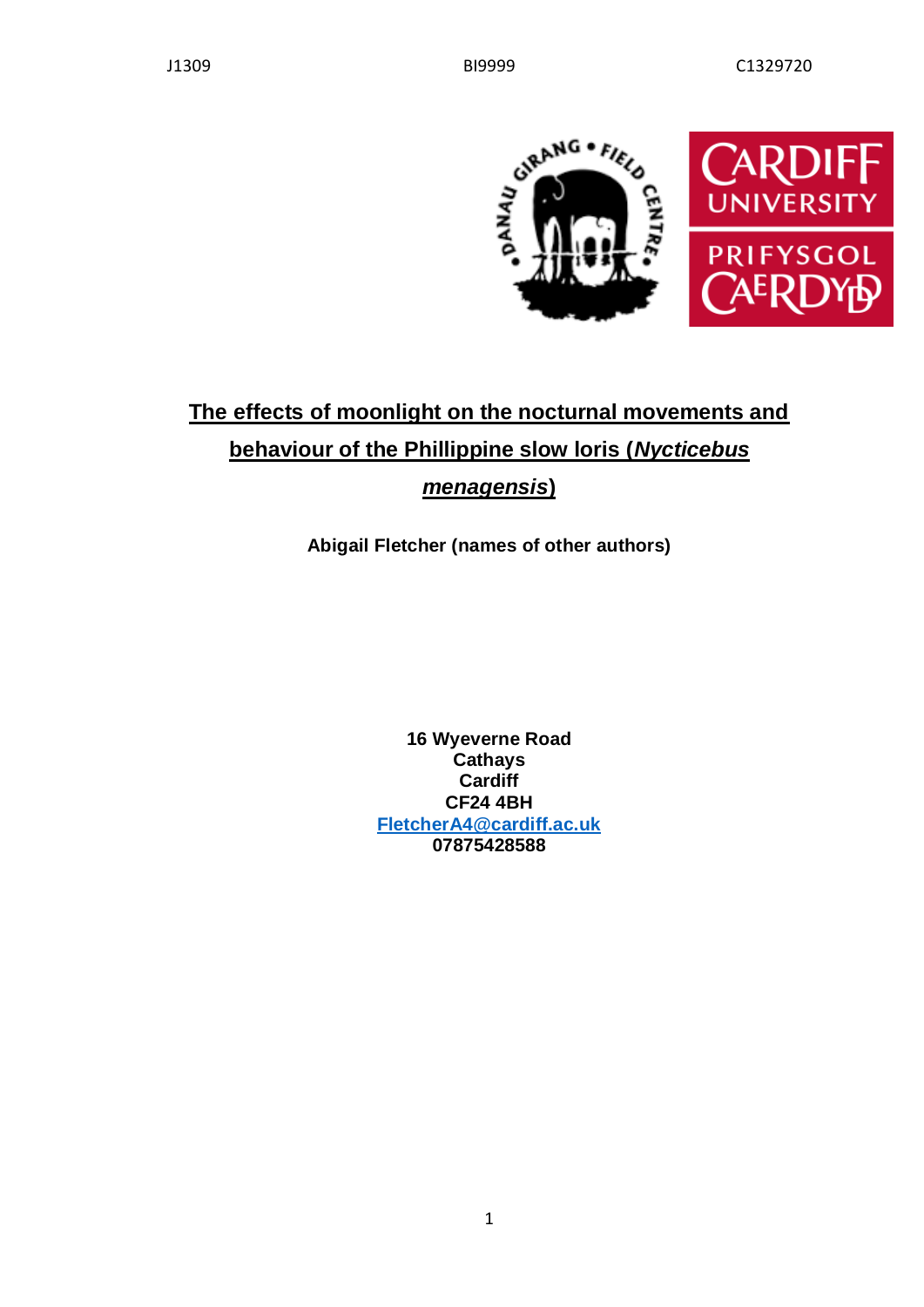#### **Abstract**

The Philippine slow loris (*Nycticebus menagensis*) is a grossly understudied nocturnal primate species originating from South-East Asia. *Nycticebus* spp. is arboreal, cryptic and nocturnal by nature, creating logistical difficulties for researchers studying these populations in their natural habitat. *N. menagensis* is currently described as Vulnerable on the IUCN Red List and present within Appendix 1 of CITES, predominantly due to the recent decrease in population size. Population threats such as habitat fragmentation from anthropogenic disturbances such as logging as well as the existence of the wildlife trade in South-East Asia have placed the species under severe threat, with population numbers decreasing. This study investigated whether moon luminosity has an effect on the behaviour and nocturnal movements of six individuals in the area surrounding Danau Girang Field Centre (DGFC), Sabah, Malaysian Borneo between August 2015 and April 2016. Slow lorises were tracked using radio telemetry locating sleeping sites, and followed in six hour night shifts with behavioural observations being recorded and GPS location points marked. Illumination was found to have no significant effect on both the total distance travelled by individuals during nocturnal shifts and the average height occupied by lorises throughout these periods. Rainfall was also found to not have a significant effect on travel distance and height, however it was found to have a significant effect on the movement behaviour of lorises (p<0.05). Slow lorises show lunar neutrality as illumination did not appear to have a significant effect on nocturnal movements and behaviours in terms of distances travelled and canopy height. It is hoped that this knowledge can help to broaden the knowledge for members of the genus *Nycticebus*, and their nocturnal behaviour patterns relating to climatic and environmental conditions. Nocturnal movement pattern is also a factor that can be understood more comprehensively to try and provide insight into the how the species survived in fragmented habitats.

**Keywords:** *Nycticebus menagensis;* **nocturnal primate; moon luminosity; nocturnal behaviour; prosimian; quadrapedal movement**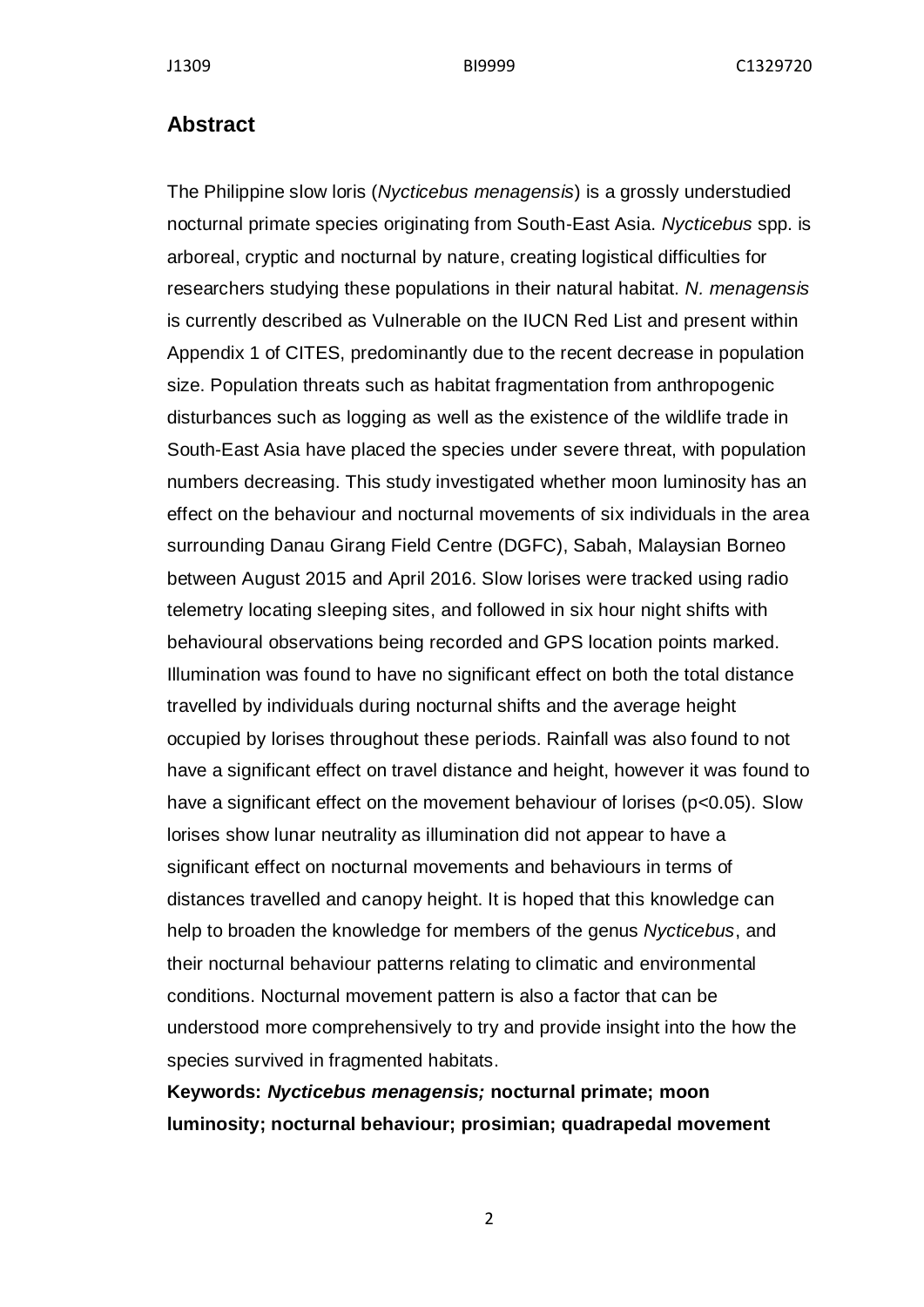# **Research Highlights**

- 1. *N. menagensis* exhibit lunar neutral behaviour in response to changing levels of moon luminosity. There were no significant effects found between bright or dim nights and the movements and behaviour of *N. menagensis.*
- 2. Changes in climatic conditions such as rainfall can have a significant effect on the movement patterns of *N. menagensis.*

# **Introduction**

Research into nocturnal movement patterns of primates in South East Asia is an emerging field, typically due to their cryptic and arboreal nature within a dense rainforest habitat. Moon luminosity is an important aspect to consider when looking at the environmental variables affecting nocturnal primate activity and behaviour, particularly with regard to the cost-benefit trade off that occurs between predation and foraging needs. Little research has so far been conducted on the effects of lunar phase and moon brightness on behaviour and movement of primate species, potentially due to their nocturnal nature and their presence in dense difficult study areas (Nekaris & Bearder, 2007). The majority of research into moon brightness and circadian rhythms in nocturnal primate species has predominantly been conducted on laboratory specimens or individuals in captivity (Fernandez-Duque, 2003). Previous research has shown variation in behavioural responses to altering light levels, with many studies focusing on families such as Tarsiidae (*Tarsius spp.*), Galagidae (*Galago spp.*) and Lemuridae (*Eulemer spp.*) showing an increase in activity during periods of high moon illumination (Bearder *et al*, 2006). However, from the narrow collection of research conducted on Lorisidae (*Loris spp.*) results have concluded that changes in lunar phase have no effect on the activity levels of these species (Bearder, 2001). Studies into other mammal species have shown variation in predator-prey interactions. Clarke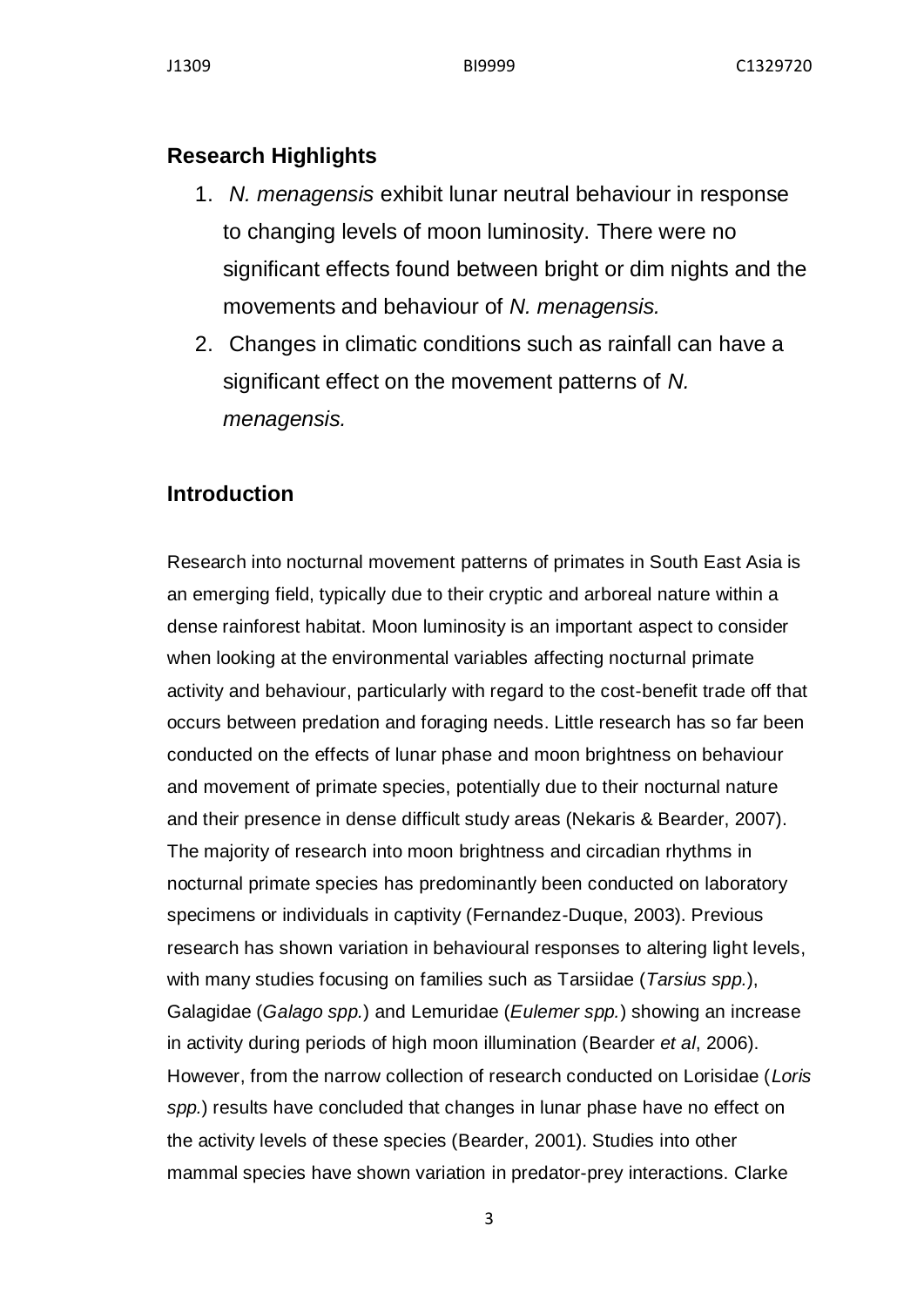(1983) showed that deermice (*Peromyscus maniculatus)* tended to increase nocturnal activity during periods of dim light to increase the probability of finding a mate and foraging, despite the increased risk of predation. A study into moon brightness on woolly opossums (*Caluromys philander)* saw a difference in antipredation mechanisms between sexes during periods of differing light intensity (Julien-Laferriere, 1997). Females tended to have a constant level of activity, while during periods of absent or low moonlight, activity levels in males were increased. This was also found in the African species of galago (*Galago moholi*) with a significant positive correlation between moonlight intensity and length of distance travelled for male individuals (Bearder, 2001). Furthermore, research into owl monkey (*Aotus*  spp) nocturnal activity found that over an annual period, individuals were more active during full moon nights in comparison with new moon nights (Fernandez-Duque *et al,* 2010). Bearder (2003) has stated that the diversity of nocturnal primates is so far understudied and is emerging slowly, with emphasis placed on the need for further research into strepsirrhine species due to the increasing threats of habitat degradation.

Slow lorises (*Nycticebus spp*.) are nocturnal prosimians and are a member of the suborder Lorisiforme (Nekaris & Bearder, 2007). They are found throughout South-east Asia, including in Brunei, Indonesia and Malaysia (Nekaris & Bearder, 2007). Within the island of Borneo, four sub species of *Nycticebus spp.* are found – *N. bancanus, N. menagensis, N. borneanus* and *N. kayan* (Munds *et al,* 2013). *N. menagensis* - which is found in the island of Borneo, as well as islands to the northeast and southeast of Borneo and the Philippines (Munds *et al*, 2013) - is a cryptic, arboreal and nocturnal primate species. Due to growing habitat threat and a decreasing population size all species of *Nycticebus* spp. are described in Appendix 1 of CITES (CITES, 2016), and *N. menagensis* is also categorised as Vulnerable in the IUCN Red List (IUCN, 2016). Slow lorises are quadrapedal and do not have the ability to leap between areas of the canopy; they require canopy continuity to move through the forest habitat with ease (Munds et al, 2013). More research into the environmental needs of this species with regards to their movement and behaviour can highlight the importance of the maintenance of unfragmented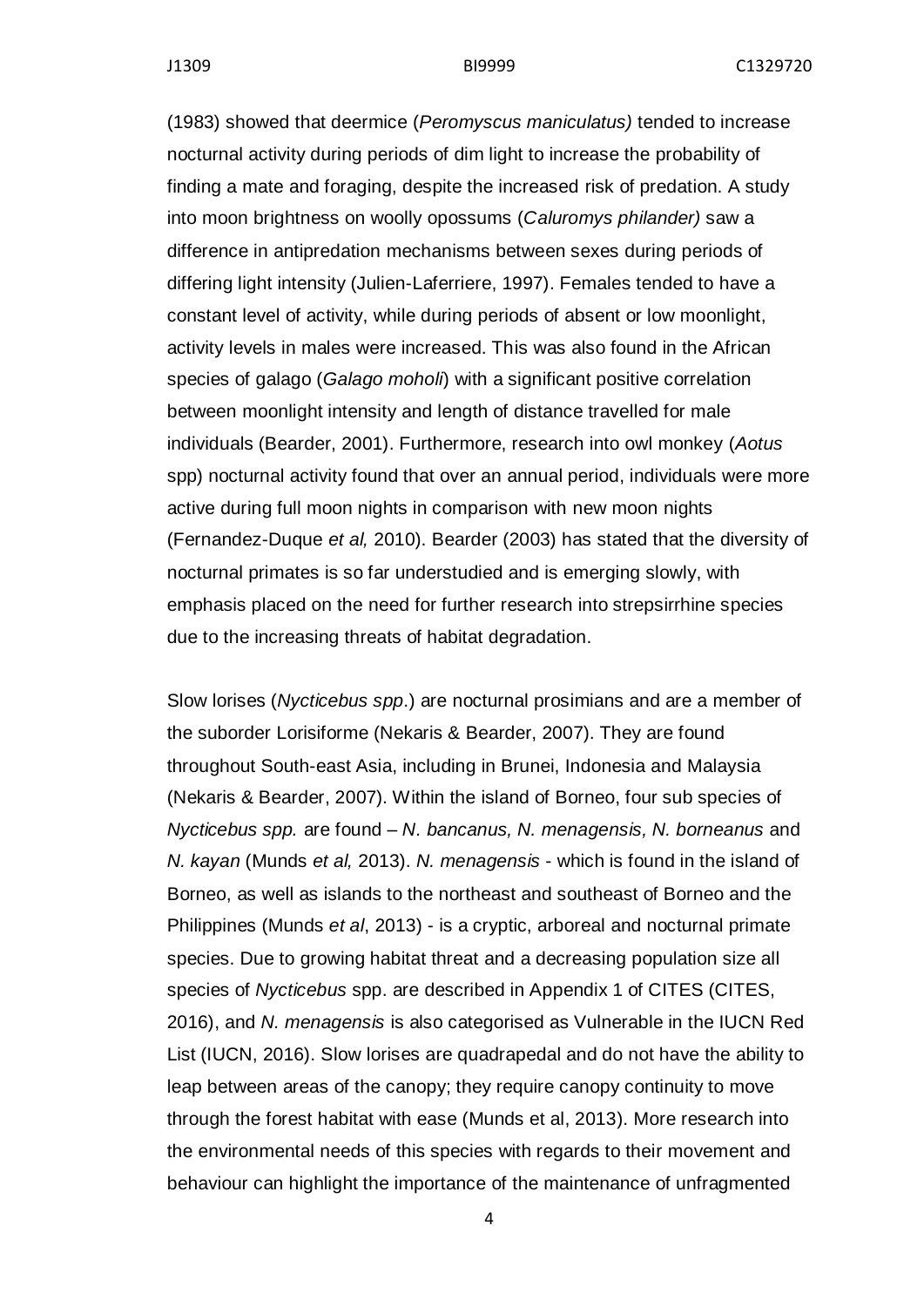habitat. Slow lorises are also the only venomous primate species - Hagey *et al* (2006) found that they possess a brachial exudate, which combines with saliva to form a venomous compound used to deter predators and avoid predation (Hagey *et al,* 2006). Lorises use this adaptation by lifting their arms above their heads and licking the brachial glands to combine the saliva and the brachial toxin (Nekaris, 2014). Mothers have also been observed covering infants in the venom before leaving them during the night to forage (Nekaris *et al*, 2013). The possession of monochromatic vision (Starr *et al,* 2012), affects the way they are able to see and perceive predators and the ability to forage in dim conditions. Nocturnal primates are known to possess excellent visual acuity in order to assist detection of predators, prey location and movement through the environment (Bearder *et al,* 2006).

In terms of nocturnal activity in relation to moon illumination various explanations have been proposed regarding how nocturnal primates react to changes in lunar phase. Previous research of Lorisinae has suggested that they possess vital adaptations such as crypsis and mimicry to minimise predation risk (Nekaris *et al,* 2007). There is generally thought to be a costbenefit trade off regarding how lorises and other nocturnal mammals behave during periods of bright or dim lunar phase. Predator avoidance and prey capture or foraging are both crucial survival strategies that can be heavily influenced by changing light conditions. Optimal foraging theory explains how animal behaviour relates to the trade off between predation risk and the fitness that can be gained from foraging (Charnov, 1976). If a species or individual tends to increase their activity during periods of bright light it is referred to as lunarphilia due to the ability to increase prey detection and foraging efficiency (Rode-Morgano & Nekaris, 2014). Research has shown that primate species tend to be lunarphilic (Rode-Morgano & Nekaris, 2014), opposing the behaviour of lunarphobic species of rodents and bats which tend to decrease their activity during periods of bright light (Prugh & Golden, 2014). Pygmy lorises tended to reduce their activity during bright nights in order to minimise the risk of predation and reduce heat loss (Starr *et al,* 2012). It was also found that there was a difference in activity levels according to seasonality, during the dry season pygmy lorises were found to be lunar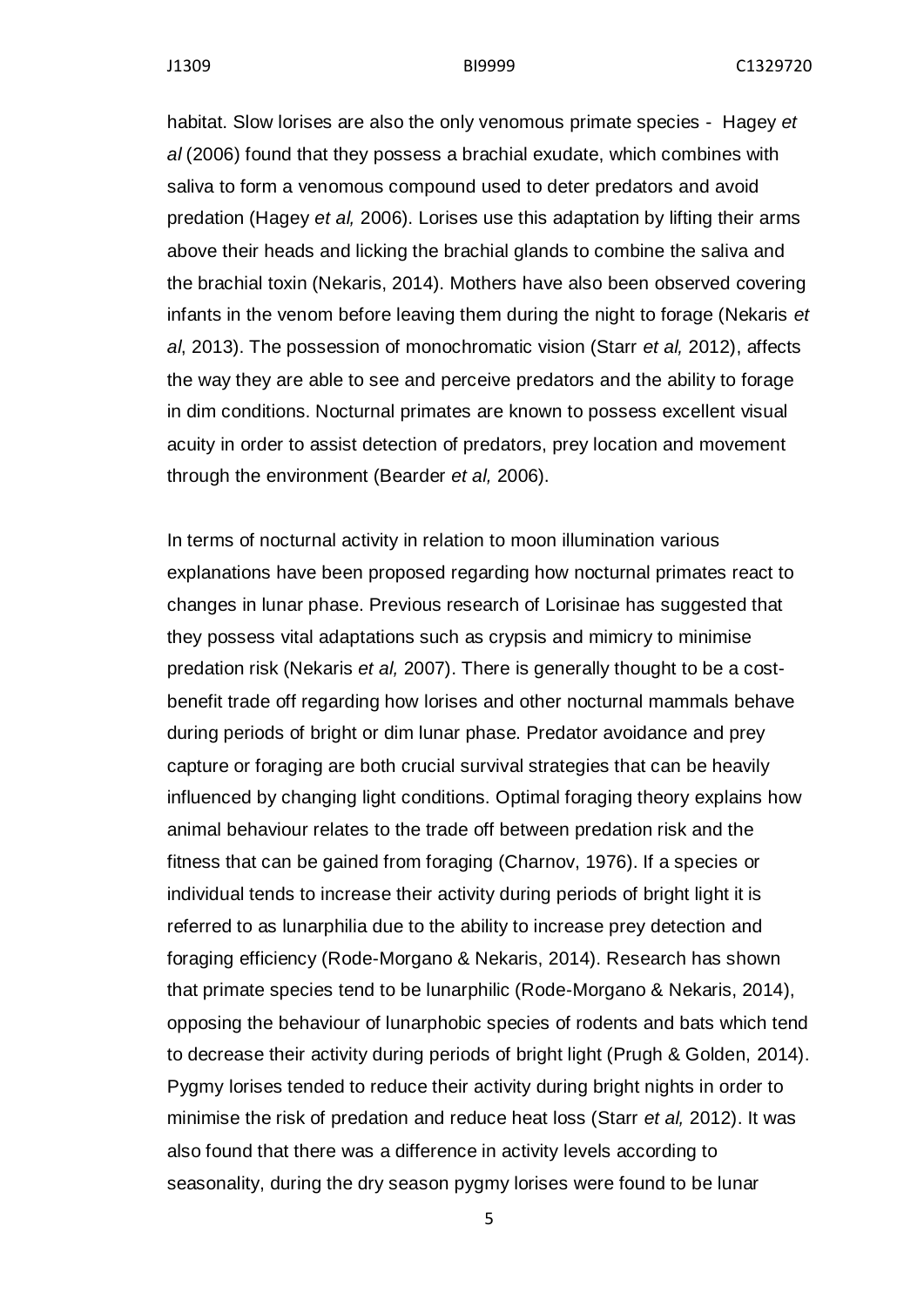phobic, whereas during the colder wet season they exhibited lunar neutrality (Starr *et al,* 2012). Woolly opossums tended to also increase their nocturnal activity when the moon was absent or low, however this response was only found in males (Julien-Laferriere, 1997). Nekaris *et al* (2014) found no evidence for lunar phobia or lunar philia in the Javan slow loris (*N. javanicus*). *On* the contrary, it has been suggested that nocturnal primates may be safer during periods of increased moonlight as their excellent visual acuity leads to the increased probability of seeing a predator before they are able to attack (Nash, 1986). Temperature is also a co-existing environmental variable that can have an effect on nocturnal movements and behaviour (Starr *et al,* 2012). Research into how both moonlight and temperature have an effect on the behaviour of pygmy lorises reported that as temperatures decreased, individuals would reduce their activity despite changes in luminance, while increasing activity during bright nights when temperatures were higher and vegetation and canopy cover were denser (Starr *et al,* 2012). It has been suggested that a non-existence of lunar phobia in some nocturnal mammal species may be due to a lack of correlation between moon luminosity and risk of predation as a result of their excellent visual capabilities (Gursky, 2003). From the limited range of research into the effects of lunar phase on nocturnal activity, Prugh & Golden (2014) used factors associated with luminosity responses to quantify the relationship. Predation risk, visual acuity and habitat mediated predation risk were all used to hypothesise the effects of moonlight on activity to find a quantified measure of the net effects of moonlight (Prugh & Golden, 2014).

This study aims to understand how changes in moon luminosity and different lunar phases affect the activity of *N. menagensis* throughout the night. Furthermore, it aims to look at how observed behaviours change according to moon brightness, particularly looking at how feeding and movement alters in these conditions. Previous research into how moon brightness affects activity levels is not extensive and therefore environmental variables such as cloud cover, have not been investigated as co-variables. The importance of these factors will be investigated in this study due to the potential effect these may have on nocturnal activity levels. This study was also concerned with whether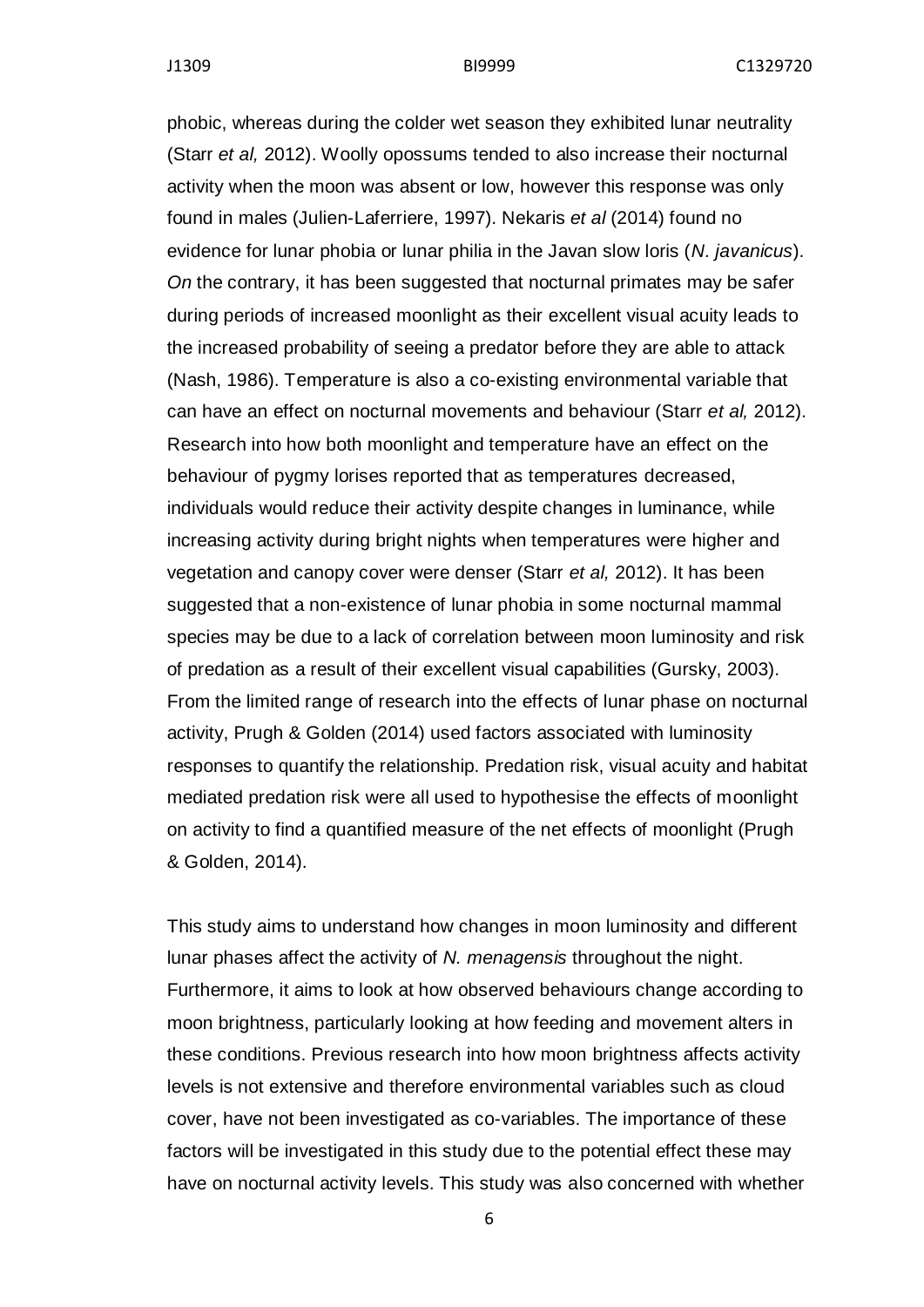distance travelled and height of activity were variables that tended to change according with altering light conditions, by calculating how far lorises were travelling during the night and the height within the canopy that they were spending the majority of their time. This can provide insight into this understudied yet threatened species and help raise awareness of the importance of behaviour to have implications for further research and broaden the knowledge of slow loris species throughout a range of different habitat ranges.

#### **Materials and Methods**

The Lower Kinabatangan Wildlife Sanctuary (LKWS) covers an area of 27 000 ha of degraded and disturbed forest along the Kinabatangan River (Ancrenaz *et al*, 2004), protected by the State Government of Sabah. This study was carried out in Lot 6 of the LKWS at Danau Girang Field Centre (DGFC) (5°24' 48" N, 118°02' 16" E) between August 2015 and April 2016 (Fig 1). The area has a warm, wet and humid climate with a dry season usually lasting between March through to November and the wet season beginning in November and lasting until March, with a typical yearly precipitation of 3000mm (Ancrenaz *et al*, 2004). Rainfall occurs consistently throughout the year and due to the narrow variation in temperature (typically between 21-34 C) distinct seasons are not defined. The vegetation surrounding DGFC primarily consists of semiinundated swamp and mixed riparian forest (Munds *et al*, 2013).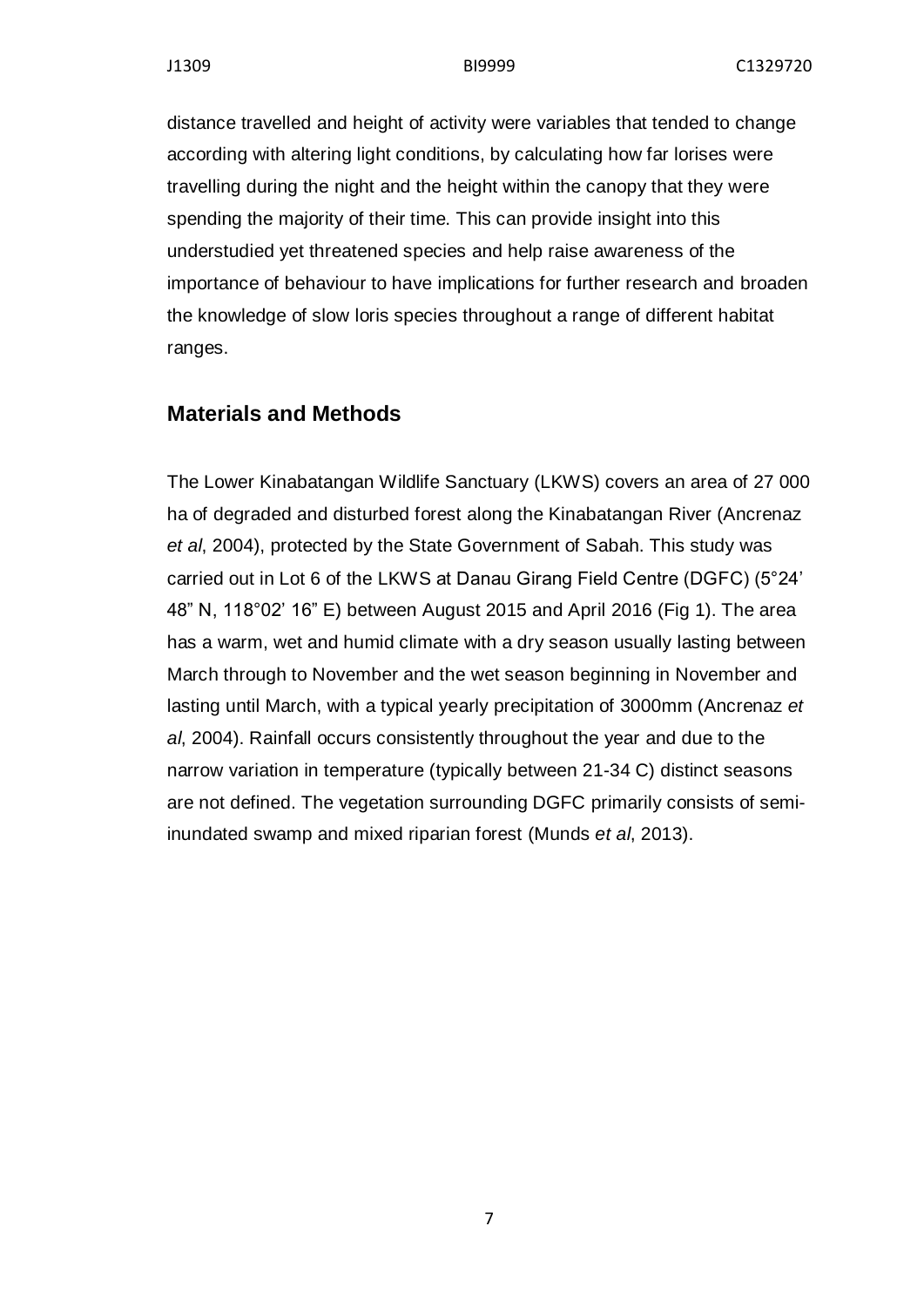



Figure 1. Map of the Lower Kinabatangan Wildlife Sanctuary, Sabah, Malaysia. The purple star indicates where Danau Girang Field Centre is situated (image courtesy of Danica Stark).

#### **Collaring**

Slow lorises were located using their reflective eye-shine, which is related to an intraocular biological reflector system that increases retinal sensitivity during dim illumination - the tapetum lucidum (Ollivier *et* al, 2004). When a slow loris was found, it was followed until it reached a height low enough for a research assistant to catch as safely as possible, with minimum stress caused to the slow loris. Thick gloves were worn to prevent bite injuries and the ethical guidelines for the 'handling and trapping of animals' was followed. All laws of Malaysian Borneo within Sabah were also adhered to at all times. The animal was either taken back to the field centre lab to be collared or collared at the capture site. The animal was fitted with a small BioTrack VHF radiocollar (BioTrack, UK), and red-filter light was used throughout the process to minimise stress to the individual. A selection of morphological measurements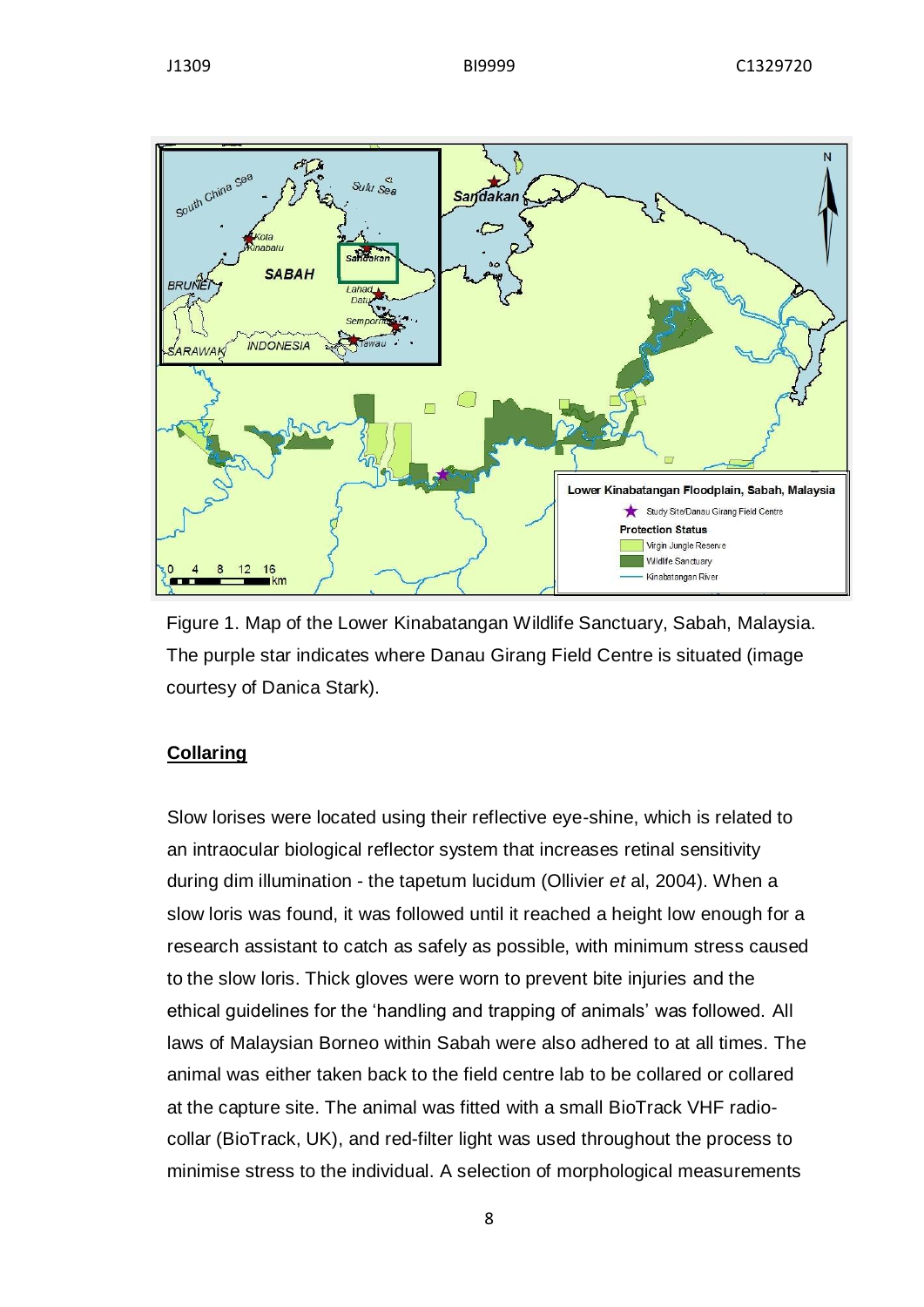was taken and recorded and an ear notch was cut for later identification purposes. When the process was complete, the animal was taken back to the tree at which it was caught and released.

### **VHF Tracking**

This study is part of a long-term project that has been on-going since June 2011, and therefore will incorporate the behavioural and tracking data of all lorises tracked since the start of the project:– 3 adult females, 1 adult male and 2 juveniles.

| Shift type                 | <b>Follow dates</b>   |
|----------------------------|-----------------------|
|                            | 25/09/2013-21/03/2016 |
| 3 hour (18:00-21:00,       | 30/06/2014-06/12/2014 |
| 21:00-00:00, 00:00-03:00,  |                       |
| 03:00-06:00)               |                       |
| 6 hour (18:00-00:00/00:00- | 01/04/2015-17/07/2015 |
| 06:00)                     |                       |
| 6 hour (18:00-00:00/00:00- | 28/03/2015-15/05/2015 |
| 06:00)                     |                       |
| 6 hour (18:00-00:00/00:00- | 30/01/2016-Present    |
| 06:00                      |                       |
| 6 hour (18:00-00:00/00:00- | 16/02/2016-Present    |
| 06:00)                     |                       |
|                            |                       |

**Table 2**. The length of nocturnal shift observations (Including the start and end times) and the start and end dates of the period each Philippine slow loris (*Nycticebus menagensis*) was followed for at DGFC.

Animals were located by the signal emitted from each collar using a VHF antenna (RA-23K VHF Antenna, Telonics, BioTrack,UK) and receiver (R100 Telonics, BioTrack, UK).

Each collar emits a signal at a specific frequency that can be picked up by the receiver and tracked using the antenna. The signal becomes progressively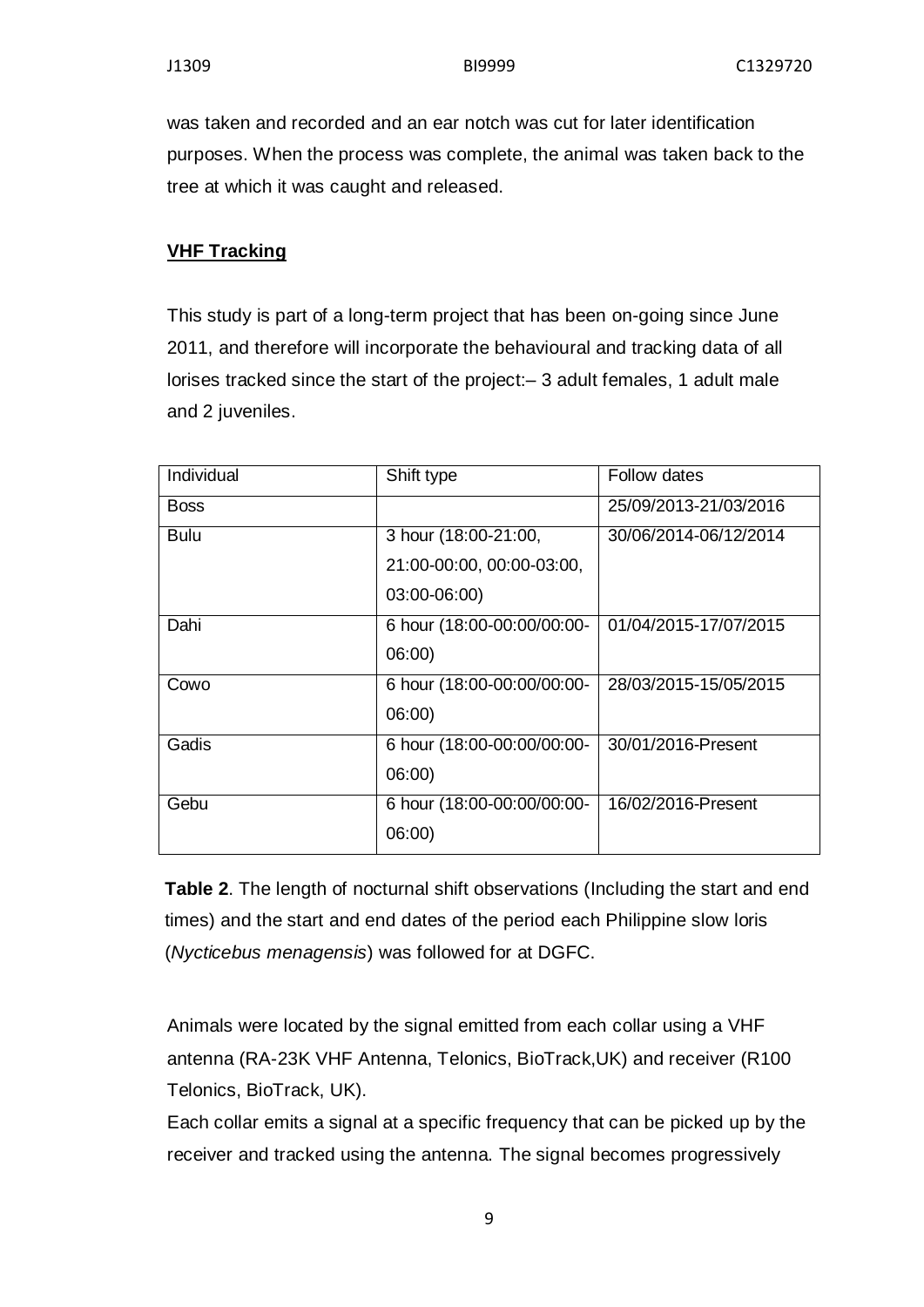louder with increased proximity and responds to the directional bearing of the antenna (indicating in which direction the collar should be found).

The lorises were located during the day to identify the sleeping sites selected. Sleeping sites were found on a daily basis and trees were marked as a GPS location (GPS map 62, GARMIN, Hampshire, UK) using an identification code (e.g. LS 001, LS 002 etc.). Sleeping sites were identified to an individual tree by using a method of triangulation, a common method in wildlife tracking used to find point locations of individuals (Haskell & Ballard, 2007). Biodegradable flagging tape was attached to the tree for future recognition with a tag displaying the tree's identification code. If the loris had returned to a previously used sleeping tree, the tree identification code was recorded.

Tracking also took place throughout the night to record the animal's behaviour and movements. Data were collected in either 3 hour (18:00-21:00, 21:00- 00:00, 00:00-03:00, 03:00-06:00) or 6 hour (18:00-00:00, 00:00-06:00) periods depending on the year of data collection, as shift length was increased to 6 hours in 2015 in order to increase data volume and the validity of continuous behavioural observations. Data were collected on consecutive nights where possible to try and eliminate environmental variables that may cause changes in behaviour over different nights. GPS location and behavioural observations were recorded at 15 minute intervals. General behaviour was recorded in several categories – moving, resting, grooming, feeding, vigilant or out of view. Subcategories were then recorded depending on the general behaviour seen e.g. moving was split into low, medium or high canopy levels. Other data that was collected included weather, presence of a conspecific, height, etc. Slow lorises were spotted with white light due to their reflective eye shine, when following the individual red light filters were applied to head torches to cause as little disturbance as possible and eliminate the possibility of torch-shyness (Nekaris *et al*, 2008).

#### **Statistical Analysis**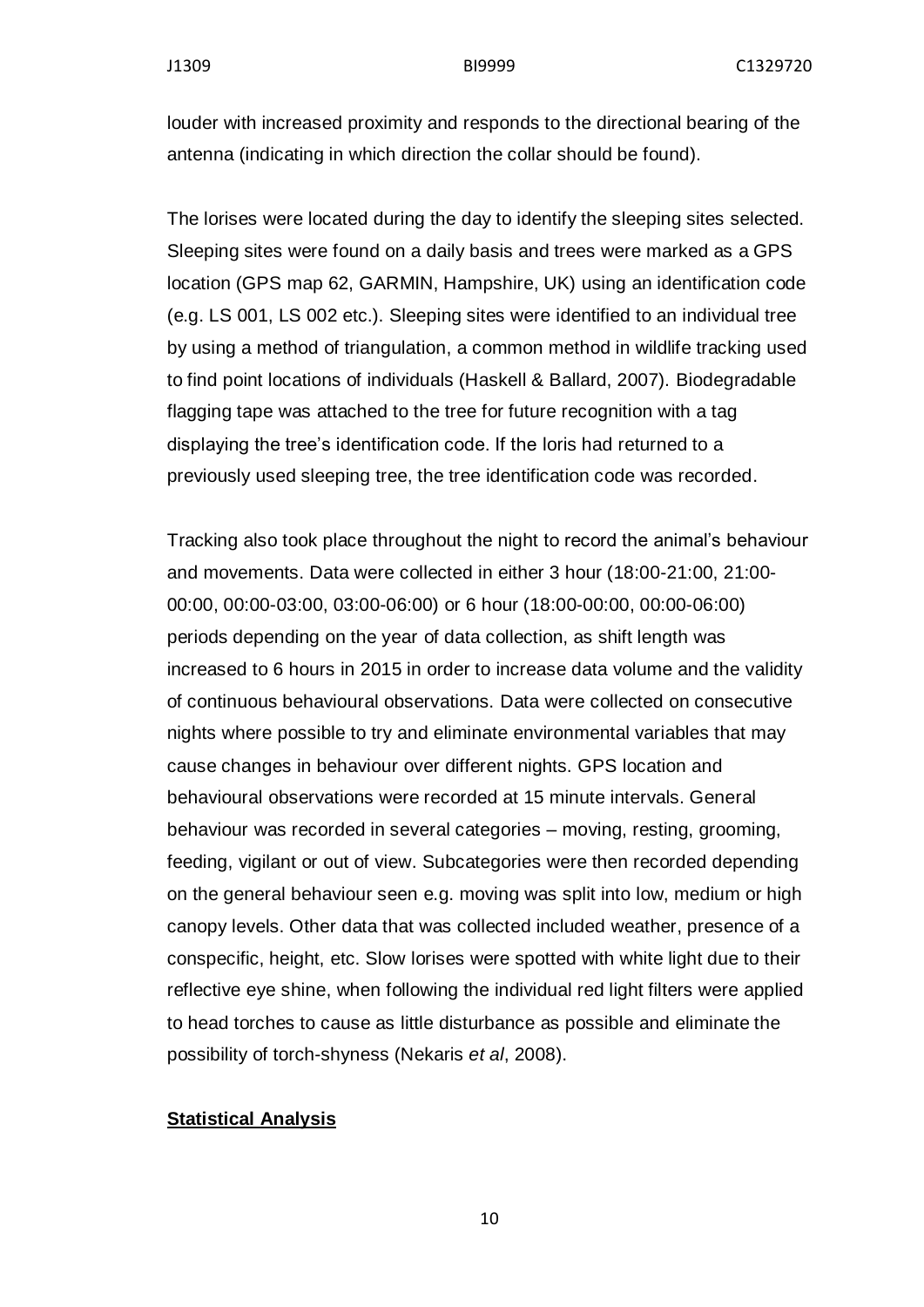All statistical analyses were carried out using the statistical software R (version 3.2.2, R Core Development Team 2016). Significance was accepted at a level of 0.05. Point and polygon maps were created using QGIS 2.14.3 (QGIS Development Team, 2016). GPS co-ordinate locations were recorded every 15 minutes during night observations, these were inputted into QGIS and nocturnal home ranges calculated for each individual.

The adehabitatHR package was used in the R statistical program to calculate home range variables such as total distance travelled and step length. The lme package was also downloaded and used in the R statistical program to enable the use of linear mixed effects models. Mixed effects linear models were used to examine the significance of environmental variables rainfall, moon luminosity and cloud cover on the behaviour and movement observation data at a significance level of 0.05. Mixed effects models were used to ensure that multiple data entries per individual were accounted for.

Luminosity proportions were found using timeanddate.com according to the date each shift was conducted. Rainfall data (mm) was taken from the records collected between 2012 and 2016 and cloud cover taken from observational records.

### **Results**

The average distance travelled by each slow loris throughout a whole night shift was 1113.365m. During the early shift (1800-0000) the average movement distance was 595.968m (±34.557m), and in the late shift (0000- 0600) 538.550m (±32.746m). Figure 2 shows the distribution and overlap of nocturnal movement ranges between the sample of individuals used in the study. There was no significant difference in the distances travelled in the early shift compared to the late shift (p>0.05).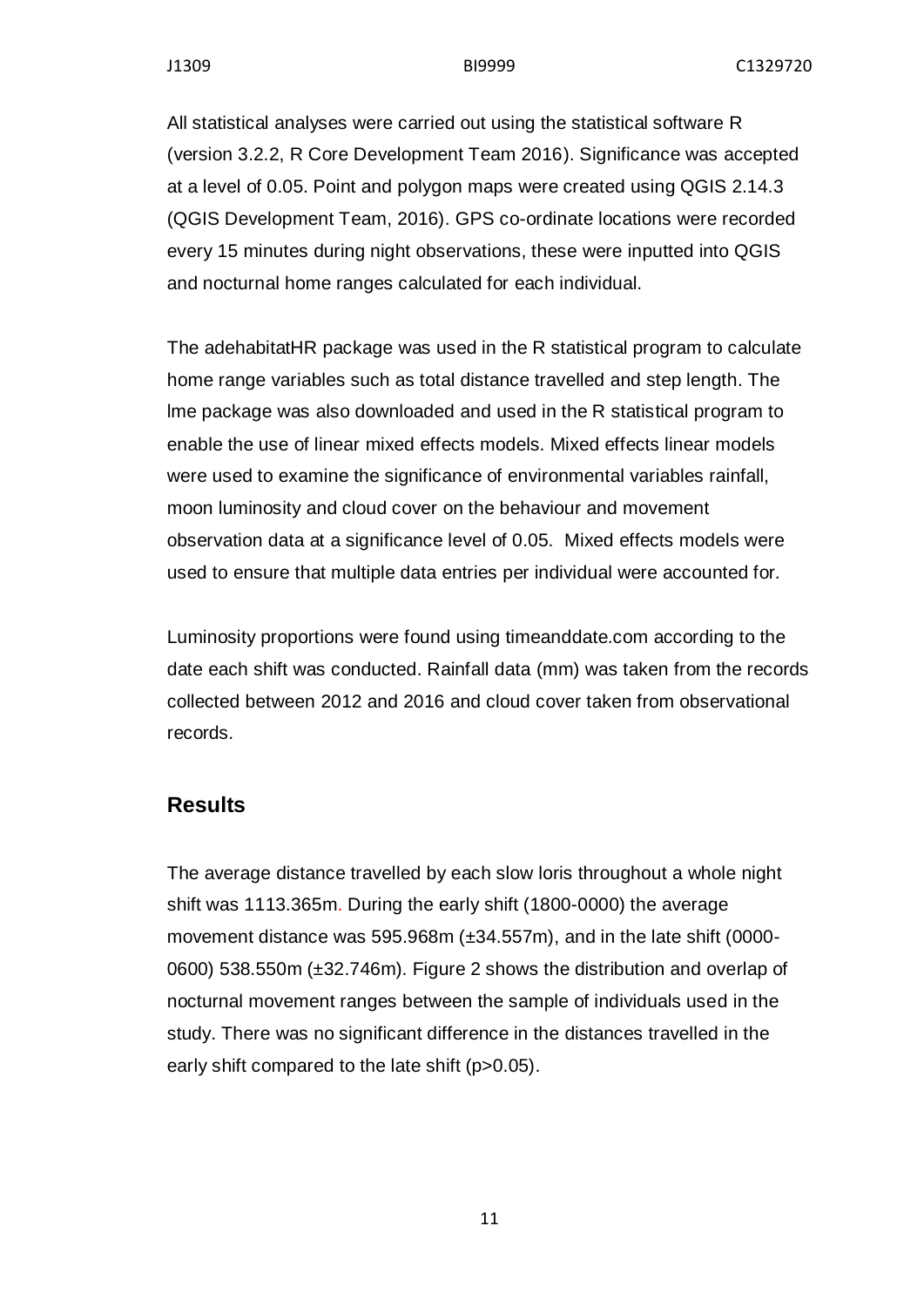

**Figure 2**. Point map created in QGIS of the spatial distribution of the Philippine slow loris (*Nycticebus menagensis*) in Malaysian Borneo. GPS coordinates of the individual's location were recorded every 15 minutes and plotted with a different colour for each individual.

Figure 3 shows the alterations in moon luminosity values throughout the dates in which individuals were tracked and followed. When compared with figure 3 it is possible to visualise the changes in average height occupied by individuals during these periods. Although average height was found to be insignificant when tested in a mixed effects model (p>0.05) it is possible to ascertain from Figure 4 that some pattern may be present involving luminosity and height as a large amount of fluctuation occurs. It is possible that this may be due to the presence of environmental variables such as seasonality, rainfall, cloud cover and temperature and potential interactions.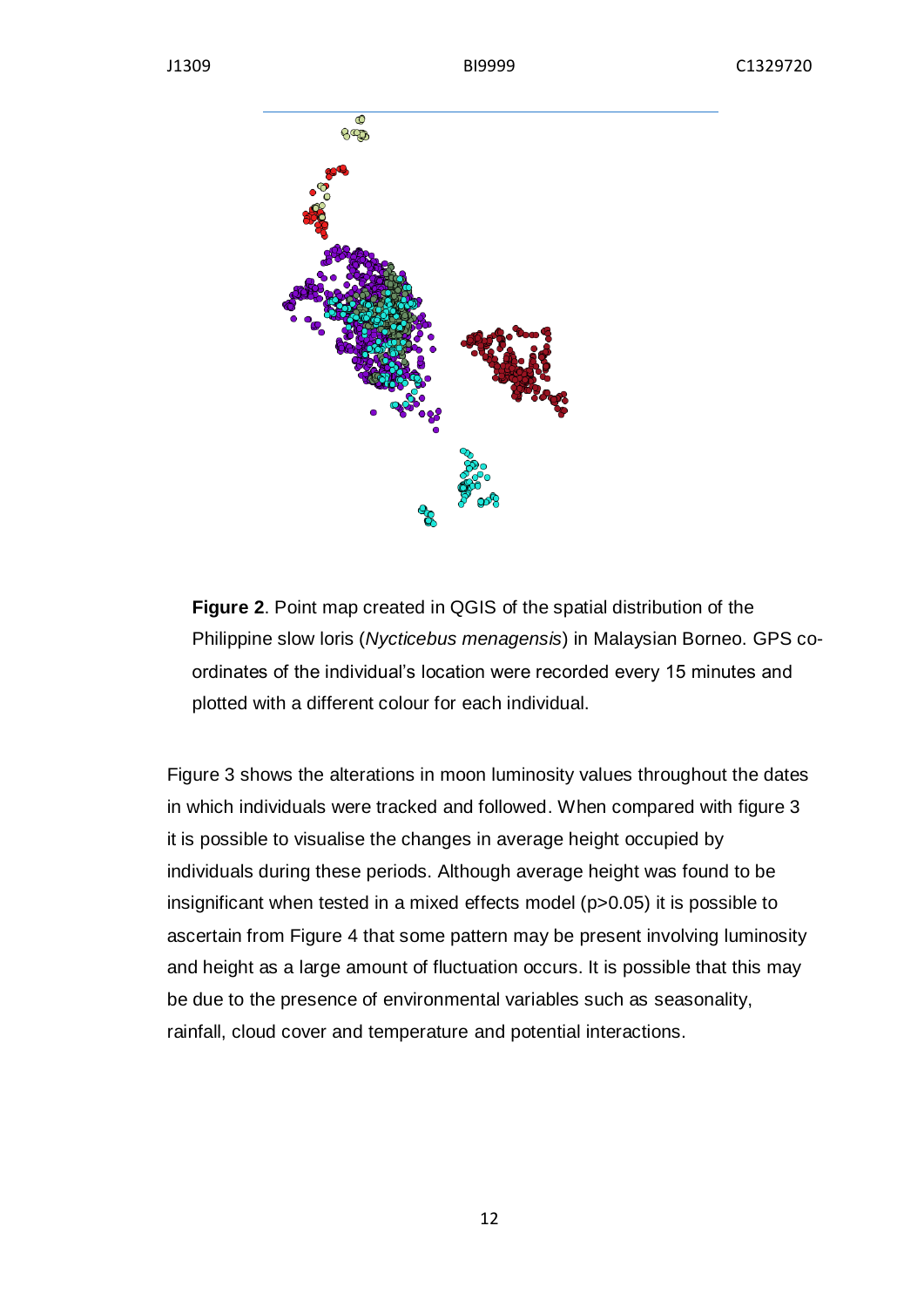

**Figure 3**. The percentage of moon luminosity throughout the time period in which following and tracking of the Philippine slow loris (*Nycticebus menagensis*) in Malaysian Borneo.

Illumination was found to have no significant effect on the total distance travelled, the amount of time spent moving and average height occupied by Phillippine slow lorises when tested using the mixed effects model (p>0.05). There was also no significant effect on the average height occupied by individuals when a log transformation was used on the data.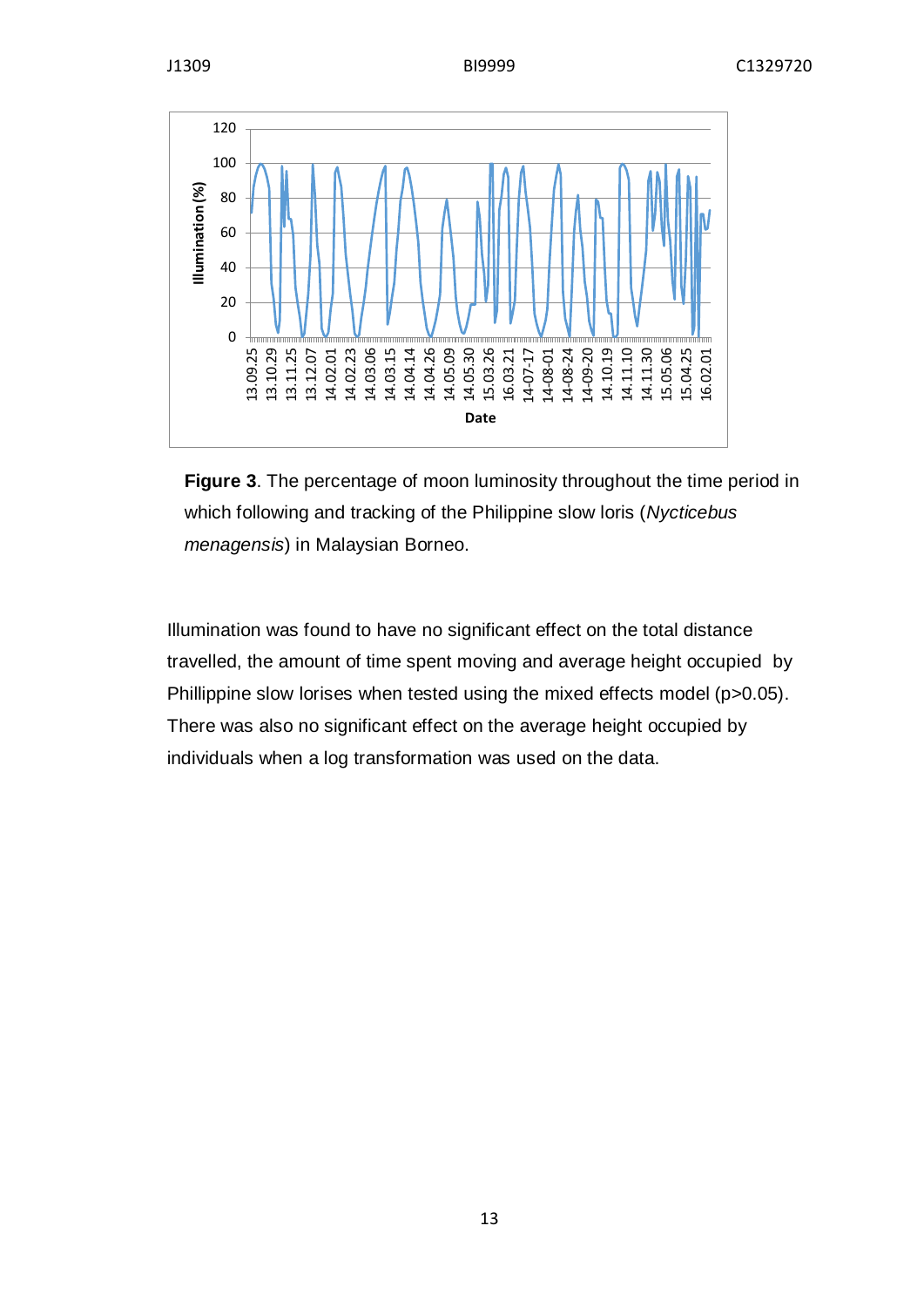

**Figure 4.** Variation in the average height occupied by the Philippine slow loris (*Nycticebus menagensis*) in Malaysian Borneo during the 6 hour tracking shifts following individuals at night, arranged chronologically by tracking date.

|                         |                |          |           | <b>Average</b><br>height (m) |           |       |
|-------------------------|----------------|----------|-----------|------------------------------|-----------|-------|
| <b>Moon</b>             | $0-5$          | $5 - 10$ | $10 - 15$ | $15 - 20$                    | $20 - 25$ | $25+$ |
| category                |                |          |           |                              |           |       |
| 1                       | 8              | 13       | 22        | 11                           | 4         | 3     |
| $\mathbf{2}$            | $\overline{4}$ | 6        | 9         | $\overline{4}$               | 4         | 1     |
| 3                       | $\overline{2}$ | 3        | 6         | 5                            | 1         |       |
| $\overline{\mathbf{4}}$ | $\overline{7}$ | 9        | 9         | $\overline{4}$               | 3         | 1     |
| 5                       | 10             | 11       | 14        | 12                           | 2         |       |
|                         |                |          |           |                              |           |       |

**Table 3**. A count of the average height the Philippine slow loris (Nycticebus menagensis) would occupy at differing intensities of moon illumination. Illumination percentage was condensed into the following categories: 0-20%  $= 1, 21-40\% = 2, 41-60\% = 3, 61-80\% = 4, 81-100\% = 5.$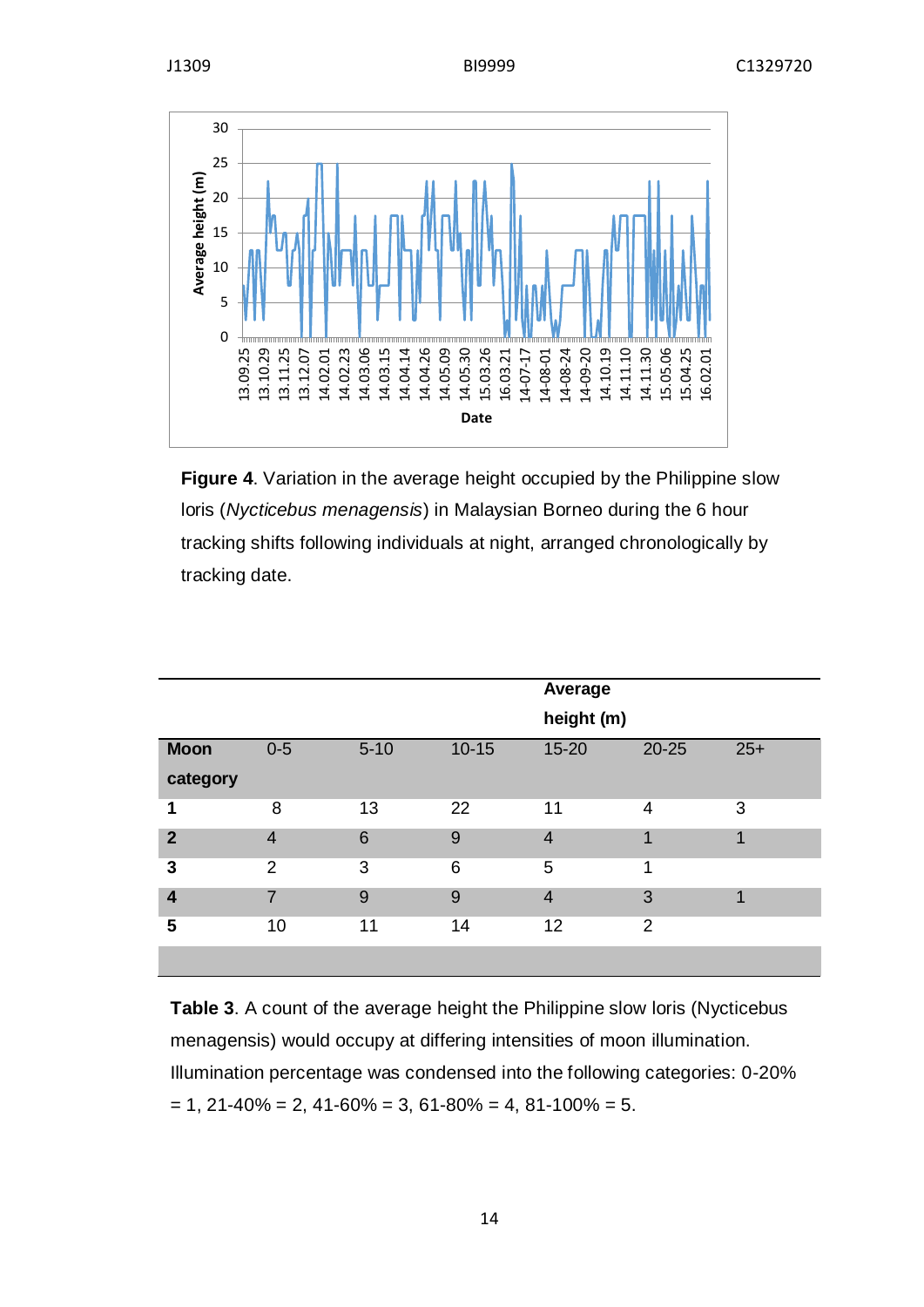Moon category was calculated according to illumination percentage  $-0.20\%$  = 1,  $21-40\% = 2$ ,  $41-60\% = 3$ ,  $61-80\% = 4$ ,  $81-100\% = 5$ . The most common heights occupied when illumination categories were recorded as 1, 2, 3 and 5 was 10-15m. At an illumination category of 4 the most common heights were 5-10m and 10-15m. Individuals spent the least amount of time at heights of >20m.

Cloud cover was also estimated through observational data recorded in the field and tested against illumination to investigate if the presence of cloud obscured the illumination data and therefore skewed results, however cloud cover was found to be an insignificant environmental variable when tested against illumination and movement (p>0.05).





No significant effect was found to exist between rainfall and total distance travelled during each shift (p>0.05). However, from the scatter plots created it is possible to visualise some potential correlational patterns. As seen in Figure 7 the pattern of the scatter graph line tends to show that up to a daily rainfall level of 25mm total distance doesn't seem to be affected. As rainfall level rises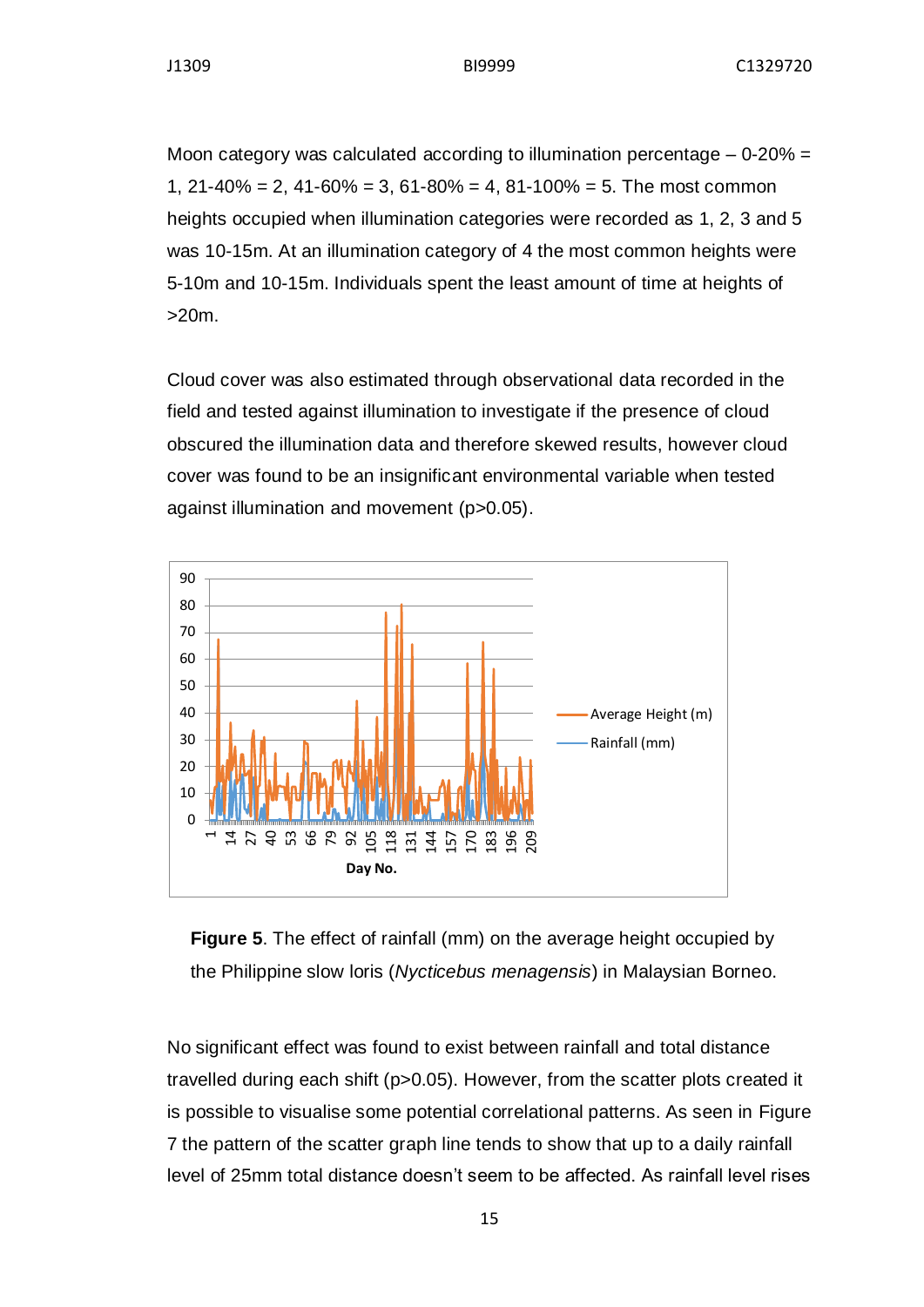above 25mm the total distance travelled tends to decrease steadily. The longest distance travelled was 930.5948m and was done during periods of low rainfall – the shortest distance of 32.769m was done during periods of high rainfall. However, when tested against movement (the proportion of time spent moving throughout each shift) using a mixed effects model rainfall was found to have a significant effect (p<0.05) on the proportion of time spent moving during a nocturnal shift. This is seen in Figure 5 as the correlation follows the pattern of increasing rainfall leading to a decrease in the time spent moving.



**Figure 6**. The effect of rainfall (mm) on the total distance travelled by a Philippine slow loris (Nycticebus menagensis) throughout a night shift in Malaysian Borneo.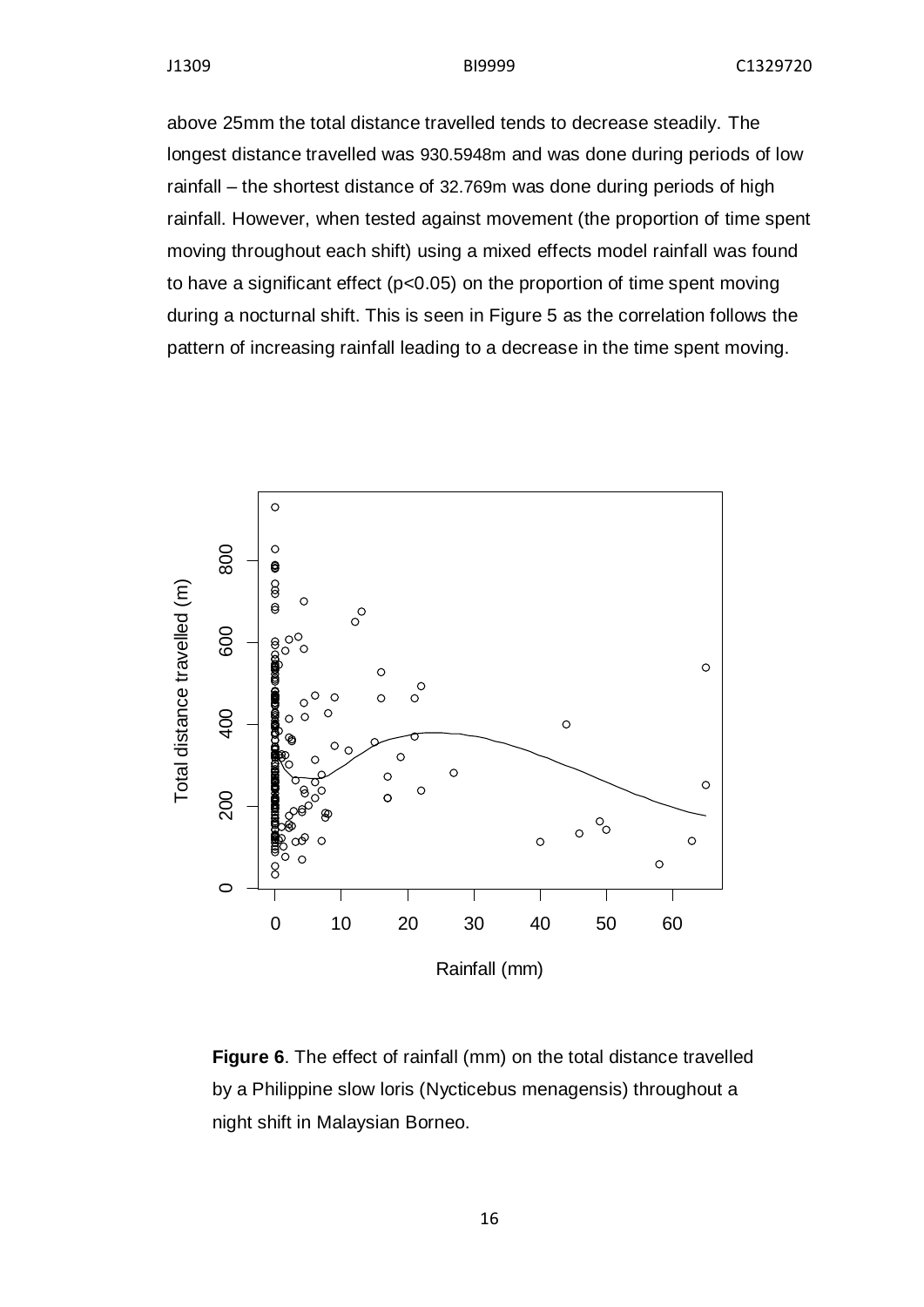

**Figure 7**. The significant effect rainfall has on the nocturnal movement budgets of the Philippine slow loris (*Nycticebus menagensis*).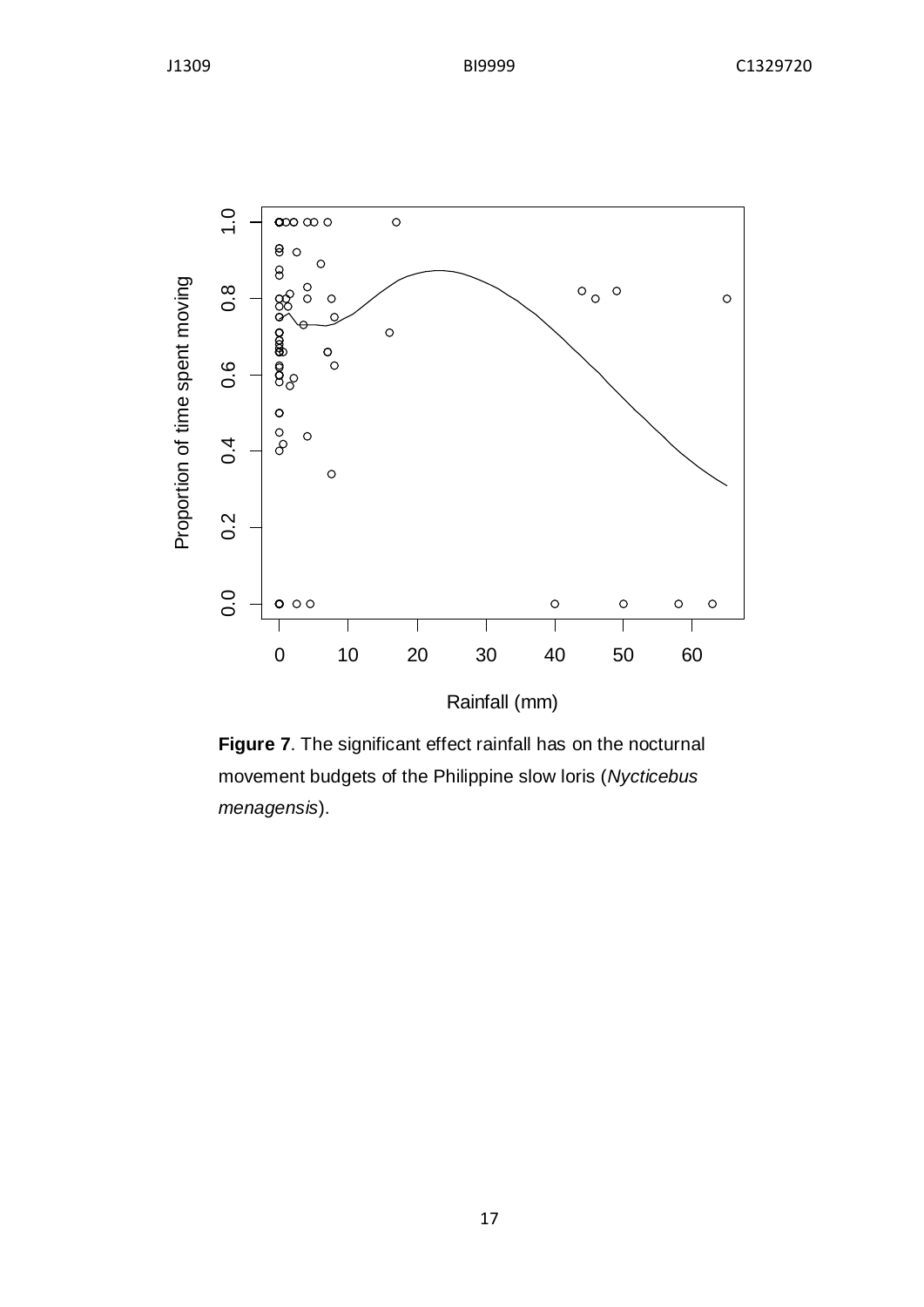J1309 BI9999 C1329720

#### **Discussion**

Illumination was shown to have no significant effect on the nocturnal movements or behaviour of slow lorises within Eastern Sabah, a result that concurs with research conducted by Bearder *et al* (2001). It was found that members of the family Lorisidae were found to exhibit no change in behaviour or activity in a comparison between full moon and new moon nights. It is possible that slow lorises are therefore exhibiting lunar neutrality as a survival strategy in itself – as both lunar philic and lunar phobic can provide negative impact on the survival success of the species. Previously, lunar responses have been attributed to antipredation strategies and the cost-benefit tradeoffs associated with foraging efficiency and predation risk. This study is consistent with these findings and supports the theory that there is great variation in the range of lunar responses exhibited by nocturnal primate species. As species within families such as Tarsiidae, Galagidae and Lemuridae have exhibited increases in activity according to altering levels of illumination (Bearder *et al,* 2006), it is important to understand the morphological and behavioural differences between these species and their relatives within the Lorisidae family. *N. menagensis* possesses extraordinary morphological adaptations to reduce the risk of predation as well as to increase the risk of survival if encountered by predators. Slow lorises face threat from predators on the ground (cats, civets), within the canopy (snakes) and from the skies (birds of prey) (Starr *et al*, 2012). *N. menagensis* can only be distinguished from other slow loris species genetically, or from fur markings on the head (Nekaris *et al,* 2008). They possess multiple morphological adaptations, including these fur and facial markings which aid a form of Mullerian mimicry as a method of predatory defence (Nekaris *et al,* 2013). *Nycticebus* spp. display remarkable morphological similarity to the spectacled cobra (*Naja naja*) with the facial markings resembling the eyespots and stripes of the cobra, increasing the likelihood that the slow loris will be mistaken for a more toxic model (Nekaris *et al,* 2013). Moreover, adaptations of postcranial anatomy allow them to remain completely still when they feel they are under threat from potential predators (Nekaris *et al,* 2013). These adaptations, together with the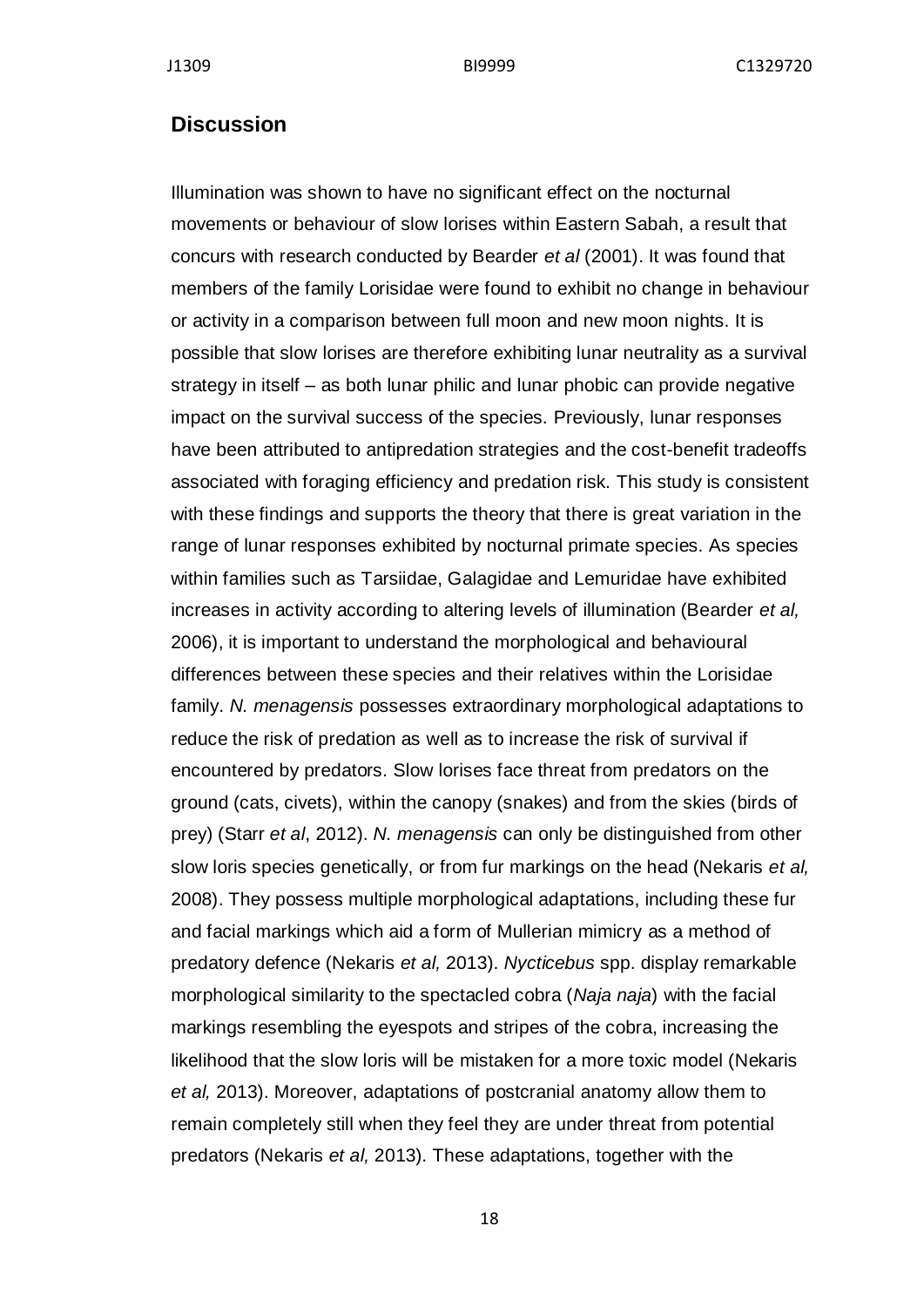evolution of slow loris venom (a brachial exudate that when combined with saliva becomes a toxic substance) and the toothcomb used to inject the secretions (Hagey *et al,* 2007) provide *N. menagensis* with an accomplished set of adaptations to maximise the success of survival when encountered by a predator. This may decrease the threat that brighter nights can pose with increased predator detection and the availability of defence mechanisms to aid the prevention of detection by predators, therefore decreasing the need to be lunar phobic.

Starr *et al* (2012) found that there may be an interaction between the lower temperatures experienced during brighter nights and the number of active behaviours observed. In the pygmy loris (*N. pygmaeus*) fewer active behaviours were observed during brighter nights when temperatures were lower, thought to be a method of minimising heat loss (Starr *et al,* 2012). This may act as a potential motive for nocturnal primates to exhibit lunar phobia due to the potential heat loss that can be caused by clear, bright nights. Therefore, it is metabolically wise to minimise heat loss in order to conserve energy and reduce the amount of time necessary to forage on clear nights when predation is more likely. This response may also apply to species of African nocturnal primates such as the Southern Lesser Galago (*Galago moholi)* with regards to their lunar philic behaviour. Bearder *et al* (2002) found that *G. moholi* increased their activity during brighter nights, a response that may be attributed to warmer temperatures. When temperatures are higher, the animal is at less risk of losing body heat and therefore will not have the need to conserve energy by restricting movement. Previous research has also shown temperature to have an effect on reducing the activity on even lunar philic loris species in spite of potentially helpful illumination levels (Fernandez-Duque, 2003). Foraging success also provides an alternative reason for lorises not exhibiting lunar philic behaviour – there may be potential higher prey availability during moonlit or dark nights (Rode-Morgano & Nekaris, 2014).

Rainfall was found to have a significant effect on the amount of time spent moving during nocturnal shifts by *N. menagensis,* with individuals spending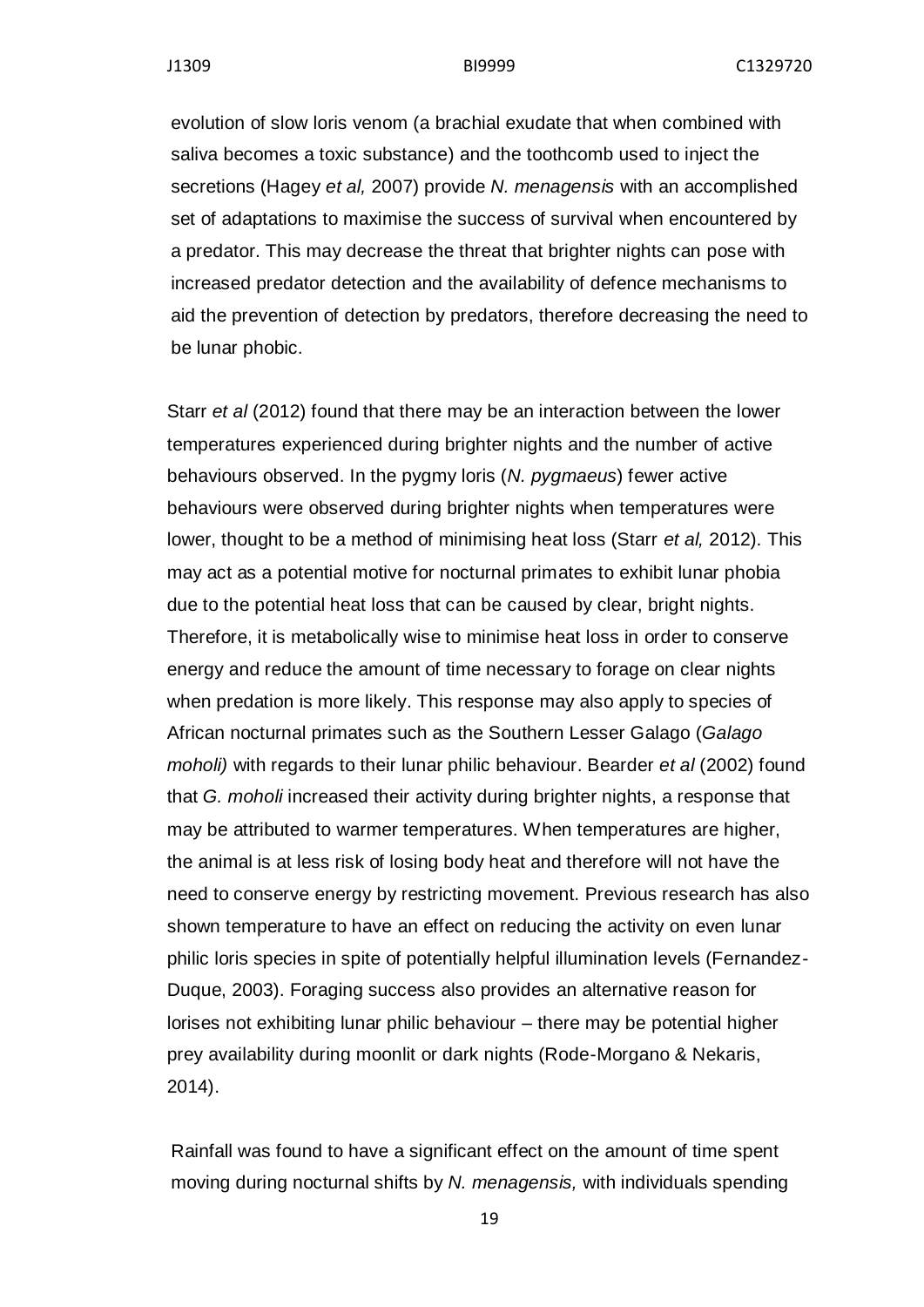significantly more time moving during drier periods. Seasonality has previously been researched with regards to changes in luminosity and loris behaviour - Starr *et al* (2012) suggested that lorises may exhibit a lunar phobic response to moonlight as a result of seasonality and that individuals are more likely to increase their activity when temperatures are higher during the wet season due to the denser rainforest vegetation providing more efficient cover. Research has also found that slow lorises are known to become more active during periods of higher humidity (occurring predominantly during the wet season) due to a higher availability of arthropod prey (Rode-Morgano & Nekaris, 2014). This has been attributed to slow lorises conducting more active foraging when humidity is higher as insects are more likely to be flying a lower height (Rode-Morgano & Nekaris, 2014). However, this opposes the theory of lower temperatures decreasing the movement of slow lorises due to the need to conserve energy. The interaction of environmental and biological factors during nocturnal periods mean it is difficult for slow lorises to show a lunar philic or phobic response without a negative consequence occurring on energy conservation or potentially inferring an advantage for lunar neutrality amongst the species. Although the interaction between rainfall and height was found to be insignificant, as seen in Figure 5 increased rainfall tended to lead to a decrease in the average height occupied by *N. menagensis.* It is possible that this correlation could link with increased humidity and the increased presence of arthropod prey flying lower throughout the canopy, therefore increasing the foraging efficiency of the slow loris. Starr *et al* (2012) also agreed that a higher proportion of movement is more likely during the wet season, concurring that climatic changes are influential in the movements and behaviours of slow lorises, in spite of changes in moon luminosity. As slow lorises seem to favour the environmental conditions of the wet season, unfavourable conditions occur in the dry season when there is less rain to support tropical vegetation and invertebrates so prey availability will decrease and lorises may be forced to reduce their activity levels and conserve energy in response (Starr *et al*, 2012). Total distance travelled by individuals when tested against rainfall was also found to be insignificant, however as seen in Figure 6 the general trend shows a reduction in the distance travelled (m) with lower amounts of rainfall.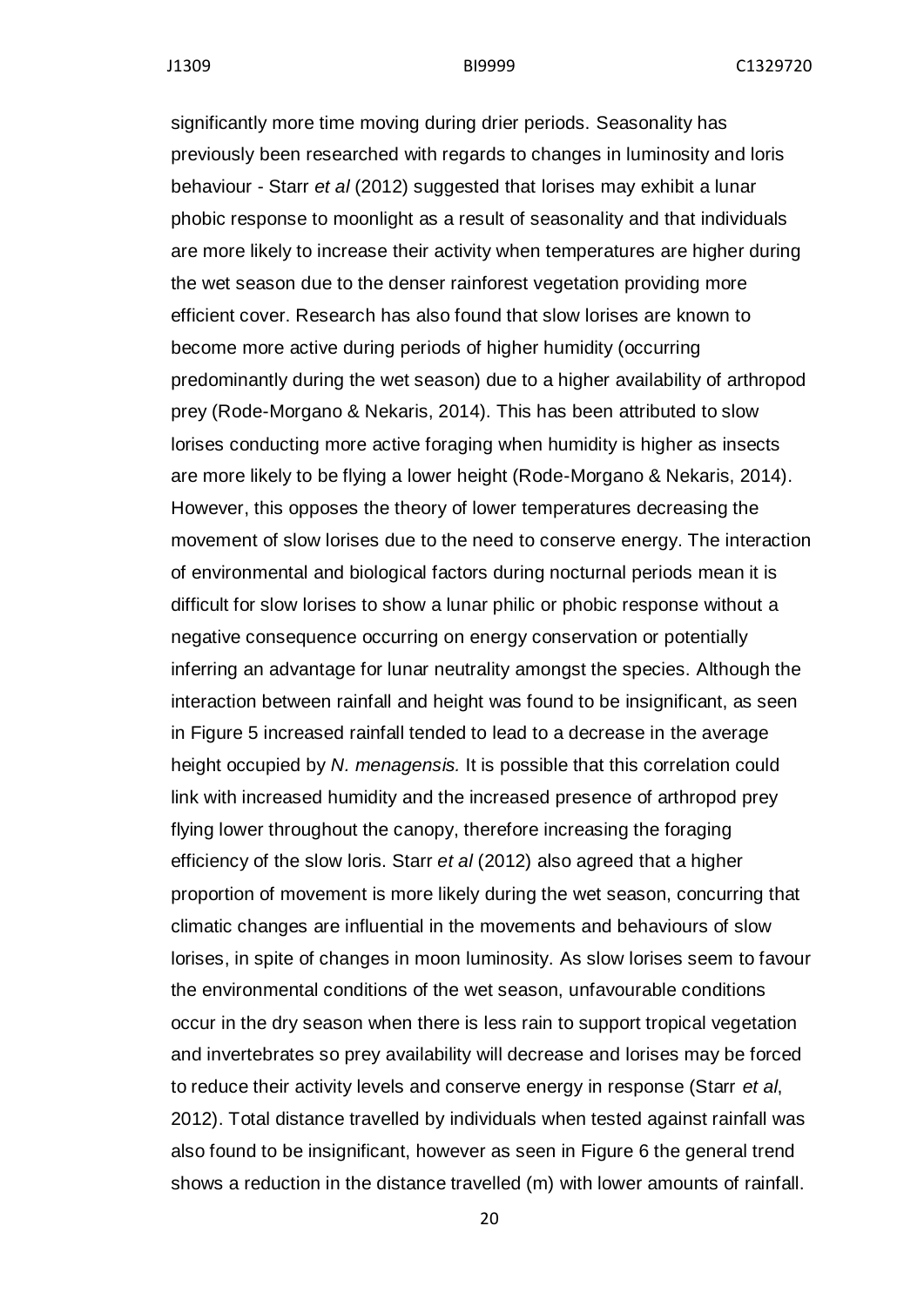Although this may indicate lower activity levels, it may infer than due to increase foraging efficiency and a higher presence of arthropod prey lorises do not have to travel such long distances in order to find prey. Furthermore, Prugh & Golden (2014) found that although there are conditions in which nocturnal primates may exhibit a certain amount of lunar philia or phobia according to environmental circumstances, the net effect of illumination may increase predation risk.

The incredible visual acuity possessed by *N. menagensis* and other nocturnal primate species undoubtedly assists individuals in the capture of prey and increases foraging efficiency during bright nights (Gursky, 2003). Gursky (2003) also found that the benefits of foraging are dramatically increased during periods of high luminosity. This would indicate that these nocturnal mammal species would benefit from exhibiting lunar philia and increasing their activity levels rather than exhibiting lunar neutral behaviour. Therefore, it is interesting that *N. menagensis* do not take advantage of increasing light conditions and their visual acuity to maximise foraging efficiency and prey capture rates. It is important for future research to look further into the tradeoffs occurring between foraging and predation and the interactions this involves with co-variables such as moonlight and visual acuity.

It is also possible that lorises exhibit lunar neutrality due to the likelihood of being predated on by species that rely on other senses to predate. The only two confirmed predation events within the study have involved pythons (shall I include this?). Pythons are known to rely predominantly on heat and taste sensations to locate and kill prey, indicating that the presence or absence of light may not be as important for predation activity. This has been documented as Fredriksson (2005) states that reticulated pythons (*Python reticulatus*) possess infrared-sensitive labial pits in order to locate prey, an adaptation that can be used effectively in periods of darkness. They are also known to be less active during the day (Fredriksson, 2005), increasing the likelihood of predation occurring on nocturnal prey species such as *N. menagensis.* It is possible that due to the predation adaptations of *P. reticulatus* and the ability to detect prey in darkness climatic factors such as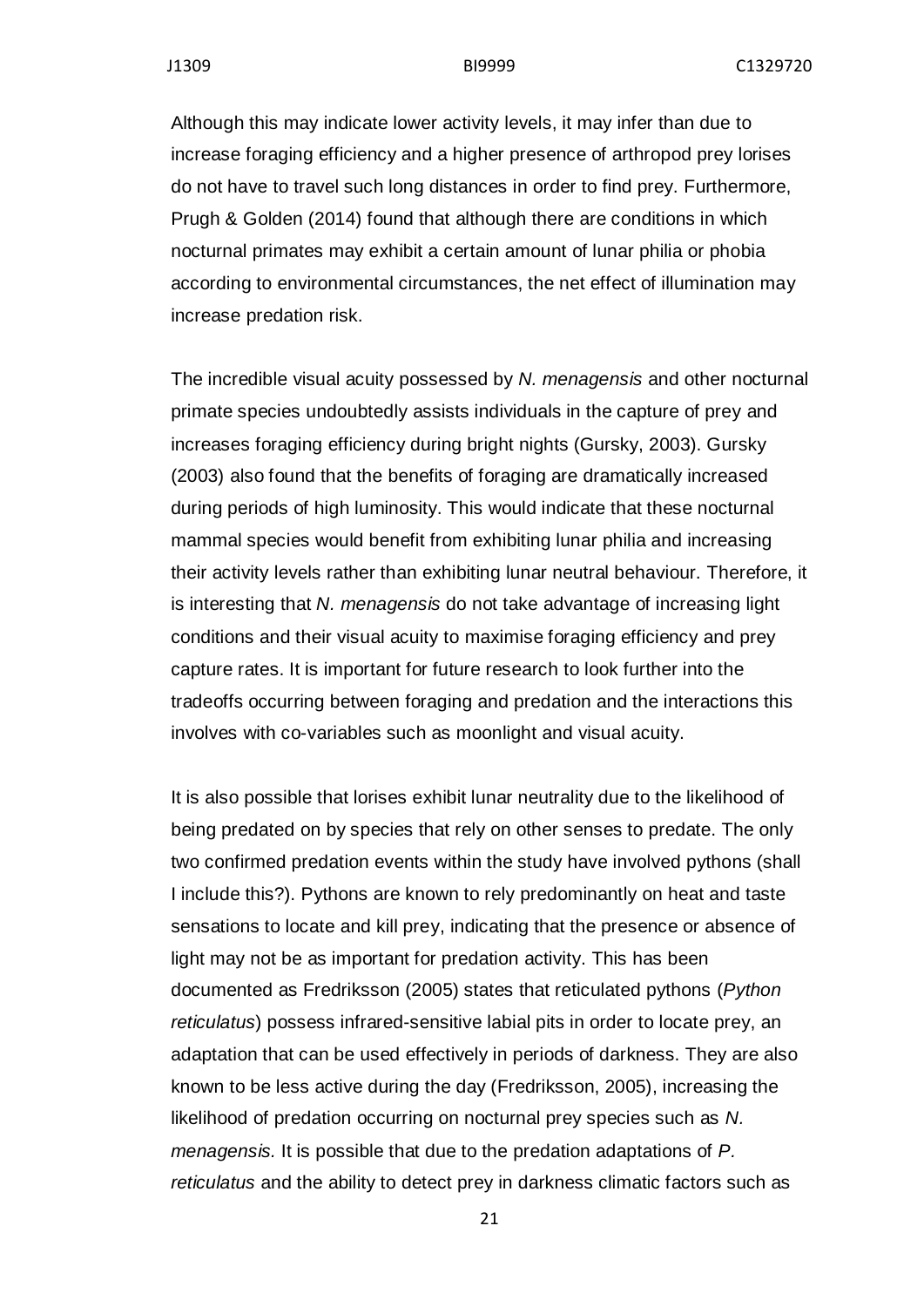temperature and rainfall may be more important in avoiding predation. Comparatively little research has been undertaken into the predation pressures on *N. menagensis* so this may be an implication for further research in order to understand their behaviour and movement patterns more comprehensively.

It is known that studying nocturnal primate species in the field is a difficult and time-consuming procedure in order to gain insightful and valid conclusions. Although this study was conducted over a relatively short period of time, it can provide useful and relevant information into how the species responds to environmental changes in terms of their movement patterns and behaviour. Research is scarce in the field of nocturnal primates exhibiting lunar neutrality, with the majority of published research focusing on the lunar philic or phobic nature of nocturnal primate species. insignificant effect of moonlight on movement increases the likelihood that slow lorises respond to high levels of illumination with lunar neutrality and although this may seem like a lack of a result, it is highly possible that they are responding like this as a survival and anti-predation strategy in itself. This study has shown how climatic factors such as rainfall and humidity can have a significant effect on the foraging efficiency and movements of slow lorises, providing an insight into the environments and habitats in which they are most likely to exhibit survival success and thriving populations. This study was limited due to a small sample size of six individuals and therefore a longer study with a larger sample size could provide a more accurate representation of the effects of climate and moonlight on populations as a whole. Research into how these variables affect lorises in different habitat locations with differing climates and vegetation is also crucial in determining how the external environment affects the behaviour and movement of loris species. It is hoped that by continuing to conduct efficient and focused research we will begin to broaden our knowledge on nocturnal primate behaviour in the future.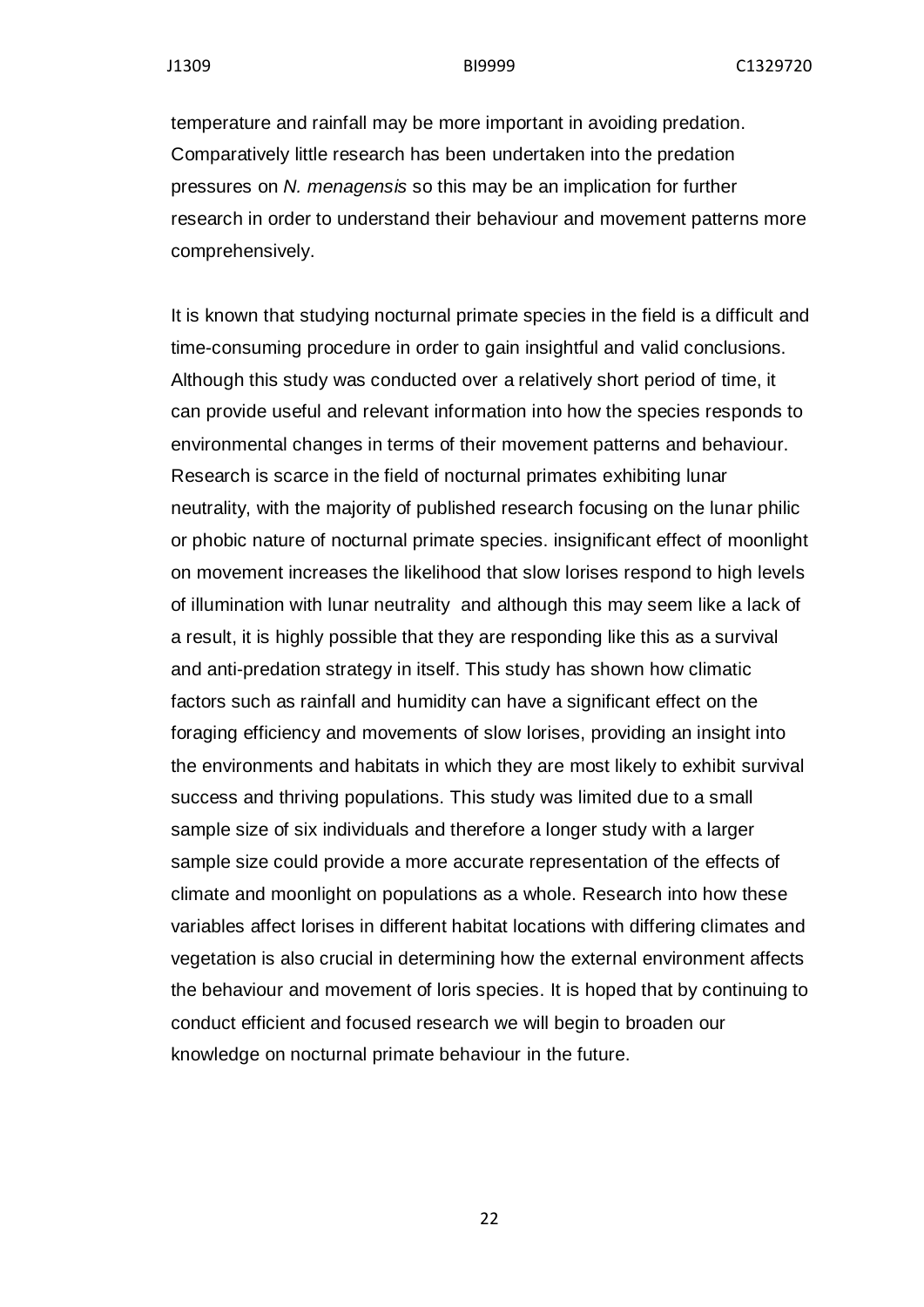# **Conclusions**

Although no effect of illumination was found in relation to behaviour and nocturnal movements, it raises the question of how lunar neutrality is used as a strategy to increase survival fitness in terms of foraging efficiency and predator avoidance. Further research should be conducted into climatic variables such as temperature and rainfall to determine the effects of these on behaviour and movement to be applied to populations as a whole. The broadening of knowledge on this species as well as other slow loris species can also be considered crucial in widening awareness of nocturnal primates and their needs to survive and thrive in captivity as well as in their natural habitat.

# **Acknowledgements**

Thank you to all the staff, students, and volunteers at Danau Girang Field Centre for all of their help and support throughout my time in Borneo. Everybody involved helped to make my experience an unforgettable one and be able to thoroughly enjoy my time at the centre. I would like to give special thanks to Danica Stark, Ian Vaughan and Benoit Goossens.

# **References**

Ancrenaz, M. Goossens, B. Gimenez, O. Sawang, A. Lackman-Ancrenaz, I. 2004. Determination of ape distribution and population size using ground and aerial surveys: a case study with orang-utans in lower Kinabatangan, Sabah, Malaysia. *Animal Conservation* **7**, pp. 375-385.

Bearder, S.K. Ambrose, A. Harcourt, C. Honess, P. Perkin, A. Pimley, E. Pullen, S. Svoboda, N. 2003. Species-Typical Patterns of Infant Contact, Sleeping Site Use and Social Cohesion among Nocturnal Primates in Africa. *Folia Primatologica.***74**, pp. 337-354.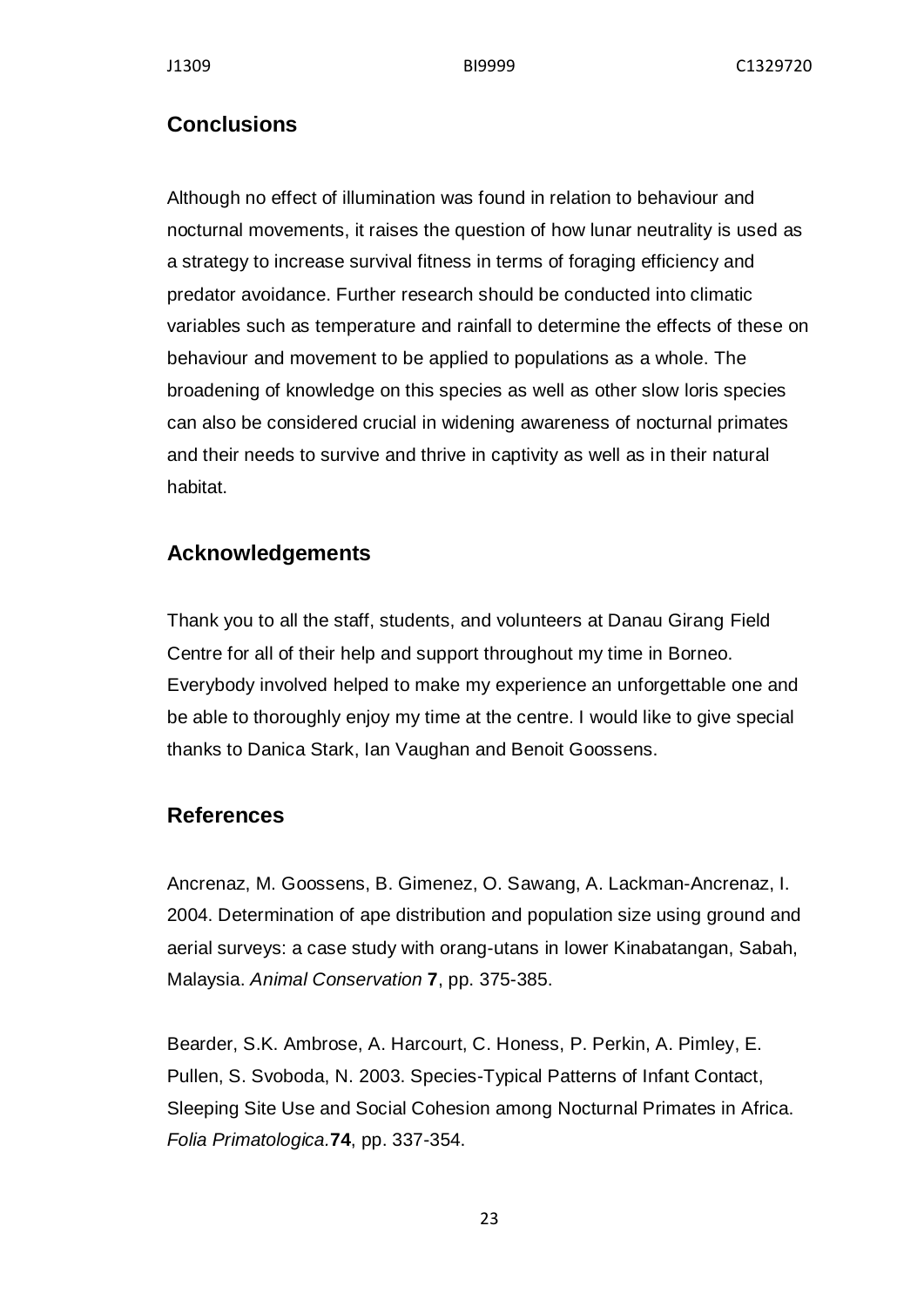Bearder, S.K. Nekaris K.A.I. Buzzell, C. 2002. Dangers in the night: Are some nocturnal primates afraid of the dark? In: Miller, L.E. eds. *Eat or be Eaten: Predator Sensitive Foraging Among Primates.* Cambridge, Cambridge University Press, pp. 21-43.

Bearder, S. Nekaris, K.A.I. Curtis, D.J. 2006. A re-evaluation of the role of vision in the activity and communication of nocturnal primates. *Folia Primatologica.* **77**, pp. 50-71.

Charnov, E.L. 1976. Optimal Foraging, the Marginal Value Theorem. *Theoretical Population Biology.* **9,** pp. 129-136.

CITES. (2016). Convention on International Trade in Endangered Species of Wild Fauna and Flora. Available at <http://www.cites.org/> . [Last Accessed 28<sup>th</sup> June 2016].

Clarke. J.A. 1983. Moonlight's influence on predator/prey interactions between short eared owls (*Asio flammeus*) and deermice (*Peromyscus maniculatus*). *Behavioral Ecology and Sociobiology*. **13**, pp. 205-209.

Fernandez-Duque, E. 2003. Influences of moonlight, ambient temperature, and food availability on the diurnal and nocturnal activity of owl monkeys (*Aotus azarai*). *Behavioral Ecology and Sociobiology.* **54**, pp. 431-440.

Fernandez-Duque, E. De la Iglesia. H. Erkert, H.G. 2010. Moonstruck Primates: Owl monkeys (*Aotus)* need moonlight for nocturnal activity in their natural environment. *PLoS One.* **5(9)**, pp. 1-6.

Fredriksson, G.M. 2005. Predation on sun bears by reticulated python in East Kalimantan, Indonesian Borneo. *The Raffles Bulletin of Zoology*. **53(1)**, pp. 165-168.

Gursky, S. 2003. Lunar philia in a nocturnal primate. *International Journal of Primatology.* **24(2),** pp. 351-367.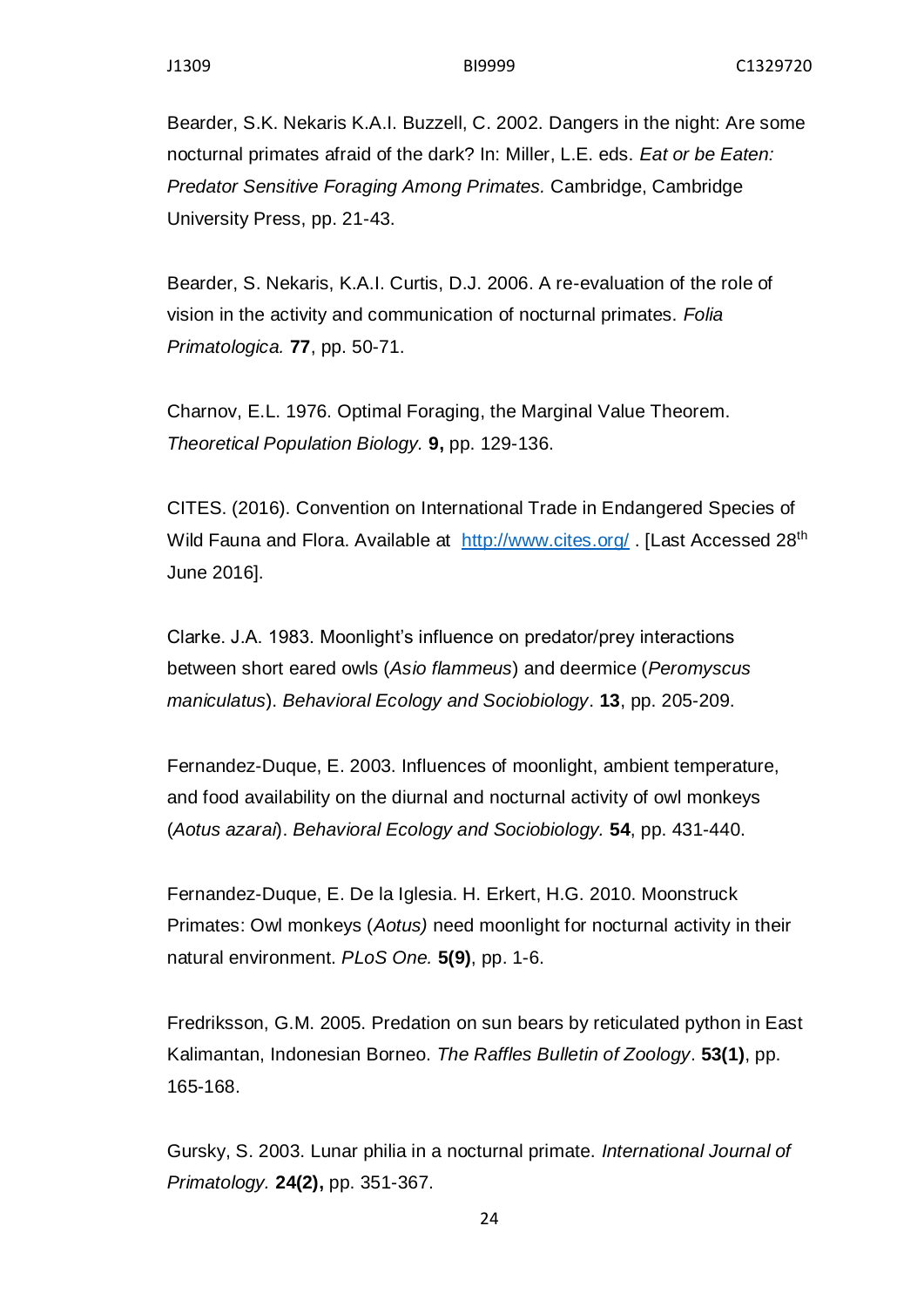Hagey, L.R. Fry, B.G. Hitch-Snyder, H. 2006. Talking Defensively: A dual use for the brachial gland exudate of slow and pygmy lorises. In: Gursky, S.G. Nekaris, K.A.I. eds. *Primate Anti-Predator Strategies.* New York Springer Press, pp. 251-270.

Haskell, S.P. Ballard, W.B. 2007. Accounting for radiotelemetry signal flux in triangulation point estimation. *European Journal of Wildlife Research* **53**, pp. 204-211.

IUCN. 2016. Available at [http://www.iucnredlist.org/.](http://www.iucnredlist.org/) [Last Accessed 14<sup>th</sup> June 2016].

Julien-Laferriere, D. 1997. The influence of moonlight on the activity of woolly opossums (*Caluromys philander*). *Journal of Mammalogy*. **78(1),** pp. 251-255.

Munds, R.A. Nekaris, K.A.I. Ford, S.M. 2013. Taxonomy of the Bornean slow loris, with new species *Nycticebus kayan* (Primates: Lorisidae). *American Journal of Primatology.* **75**, pp. 46-56.

Munds, R.A. Ali, R. Nijman, V. Nekaris, K.A.I. Goossens, B. 2013. Living together in the night: abundance and habitat use of sympatric and allopatric populations of slow lorises and tarsiers. *Endangered Species Research* **22**, pp. 269-277.

Nekaris, K.A.I. Blackham, G.V. Nijman, V. 2008. Conservation implications of low encounter rates of five nocturnal primate species (*Nycticebus* spp.) in Asia. *Biodiversity Conservation* **17**, pp. 733-747.

Nash, L. 1986. Influence of moonlight level on traveling and calling patterns in two sympatric species of *Galago* in Kenya. In Taub, D., and King, F. (eds). *Current Perspectives in Primate Social Dynamics.* New York, pp. 357-367.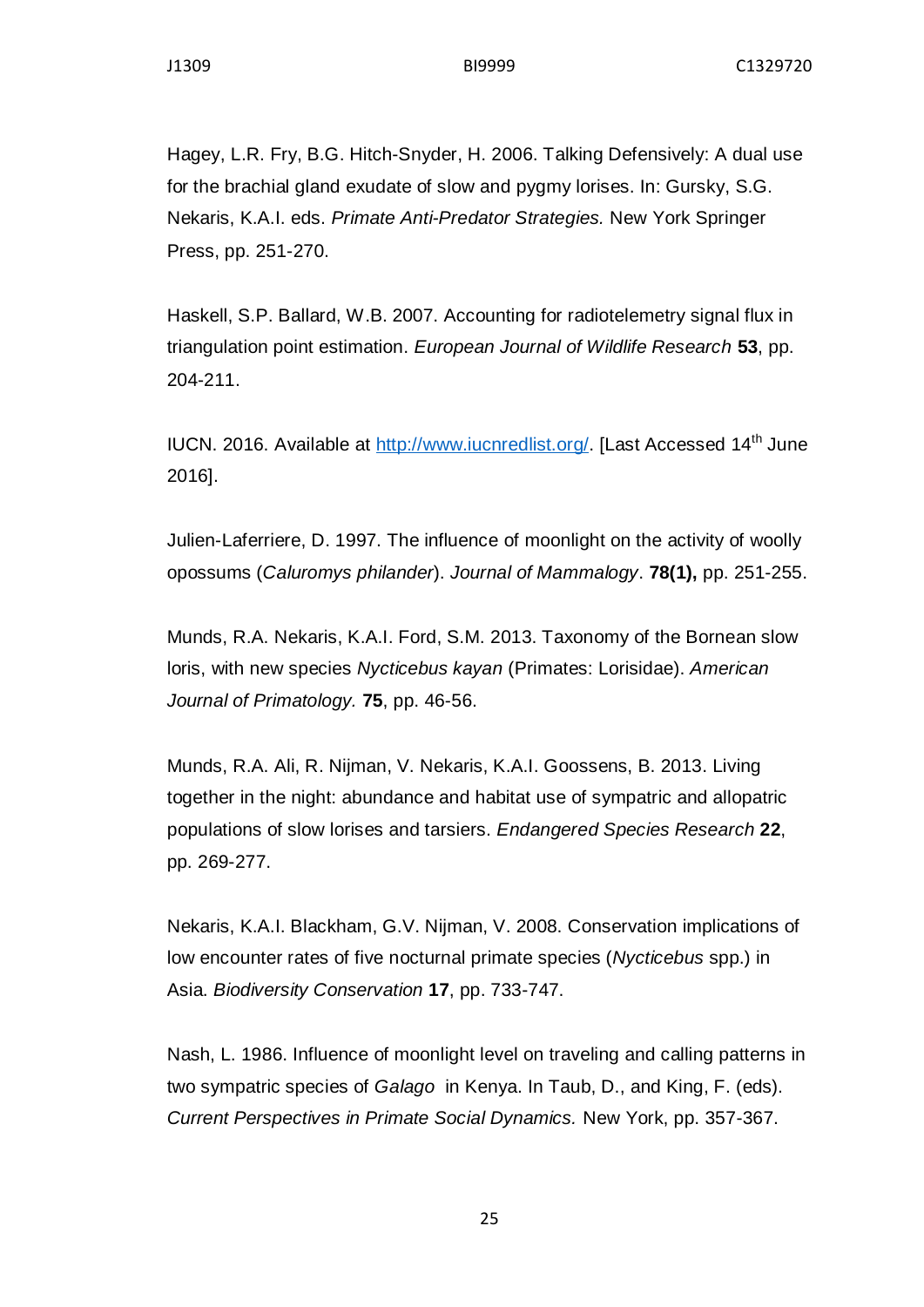Nekaris, K.A.I. 2014. Extreme Primates: Ecology and evolution of Asian lorises. *Evolutionary Anthropology.* **23**, pp. 177-187.

Nekaris, K.A.I. Arisona Aji Pambudi, A. Susanto, D. Djaffar Ahmad, R. Nijman, V. 2014. Densities, distribution and detectability of a nocturnal primate (Javan slow loris *Nycticebus javanicus*) in a montane rainforest. *Endangered Species Research.* **24**: pp. 95-103.

Nekaris, K.A.I. Bearder, S. 2007. The Lorisiforme primates of Asia and mainland Africa: diversity shrouded in darkness. *Primates in Perspective.*  Oxford University Press, Oxford, pp. 24-45.

Nekaris, K.A.I. Blackman, G. Nijman, V. 2008. Conservation implications of low encounter rates of five nocturnal primate species (*Nycticebus* spp.) in Asia. *Biodiversity and Conservation.* **17**, pp. 733-747.

Nekaris, K.A.I. Moore, R.S. Rode, E.J. Fry, B.G. 2013. Mad, bad and dangerous to know: the biochemistry, ecology and evolution of slow loris venom. *Journal of Venomous Animals and Toxins including Tropical Diseases.* **19**, pp. 21-30.

Nekaris, K.A.I. Pimley, E.R. Ablard, K. 2007. Anti-predator behavior of lorises and pottos. In: Gursky, S.G. Nekaris, K.A.I. eds. *Primate Anti-Predator Strategies.* New York Springer Press, pp. 220-238.

Nekaris, K.A.I. Shepherd, C.R. Starr, C.R. Nijman, V. 2010. Exploring Cultural Drivers for Wildlife Trade via an Ethnoprimatological Approach: A Case Study of Slender and Slow Lorises (*Loris* and *Nycticebus*) in South and Southeast Asia. *American Journal of Primatology.* **72**, pp. 877-886.

Ollivier, F.J. Samuelson, D.A. Brooks, D.E. Lewis, P.A. Kallberg, M.E. Komaromy, A.M. 2004. Comparative morphology of the tapetum lucidum (among selected species). *Veterinary Opthalmology* **7**, pp. 11-22.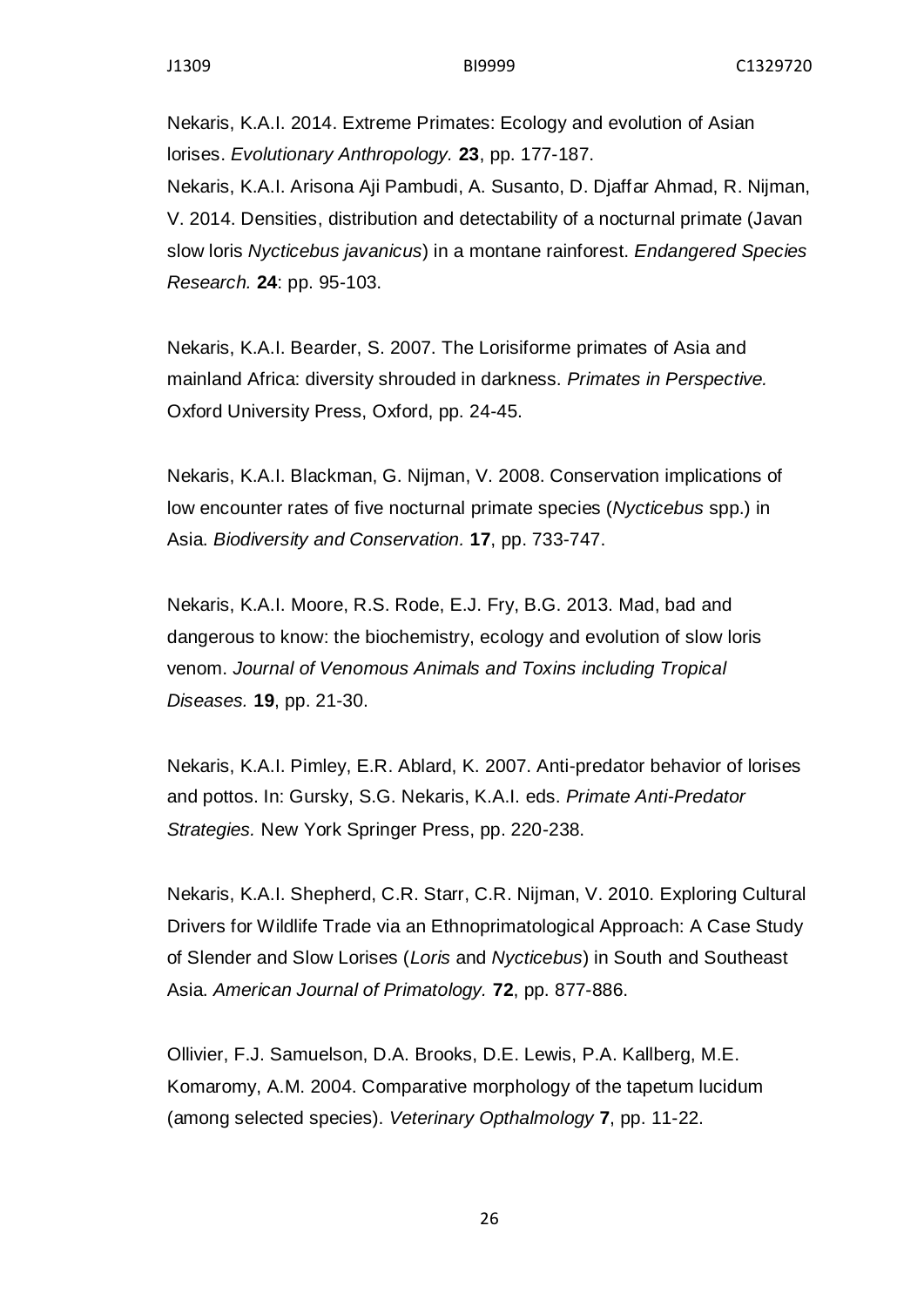Prugh, L.R. Golden, C.D. 2014. Does moonlight increase predation risk? Meta-analysis reveals divergent responses of nocturnal mammals to lunar cycles. *Journal of Animal Ecology.* **83**, pp. 504-514.

R Core Team (2016). R: A language and environment for statistical computing. R Foundation for Statistical Computing, Vienna, Austria. URL http://www.R-project.org/.

Rode-Margano, E.R. Nekaris, K.A.I. 2014. Impact of climate and moonlight on a venomous mammal, the Javan slow loris (*Nycticebus javanicus* Geoffrey, 1812). *Contributions to Zoology.* **83**, pp. 217-225.

Starr, C. Nekaris, K.A.I. Leung, L. 2012. Hiding from the moonlight: Luminosity and temperature affect activity of Asian nocturnal primates in a highly seasonal forest. *PLoS ONE.* **4**, pp. 1-8.

QGIS Development Team. 2016. QGIS Geographic Information System. Open Source Geospatial Foundation Project. URL<http://www.qgis.org/>

# **Appendices**

### Appendix 1

Shows interaction between illumination and total distance travelled through a scatter plot with attributed smooth line.

T value =  $0.612055$  p value =  $0.5412$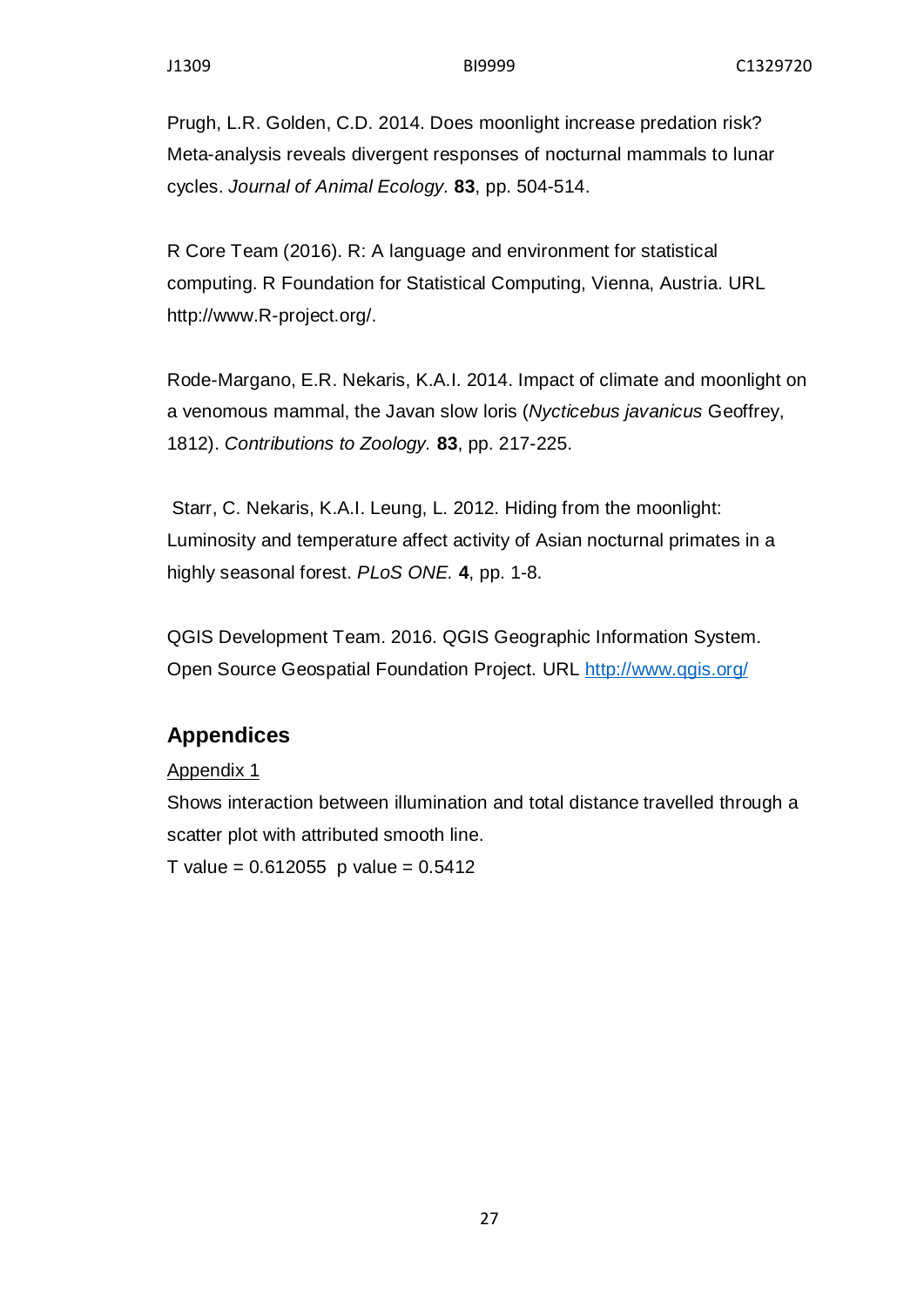

Shows interaction between illumination and average height occupied through scatter plot with attributed smooth line.

T value =  $-1.269004$  p value = 0.2061



Shows interaction between illumination and proportion of time spent moving through scatter plot with attributed smooth line.

 $T$  value = 0.585698 p value = 0.5594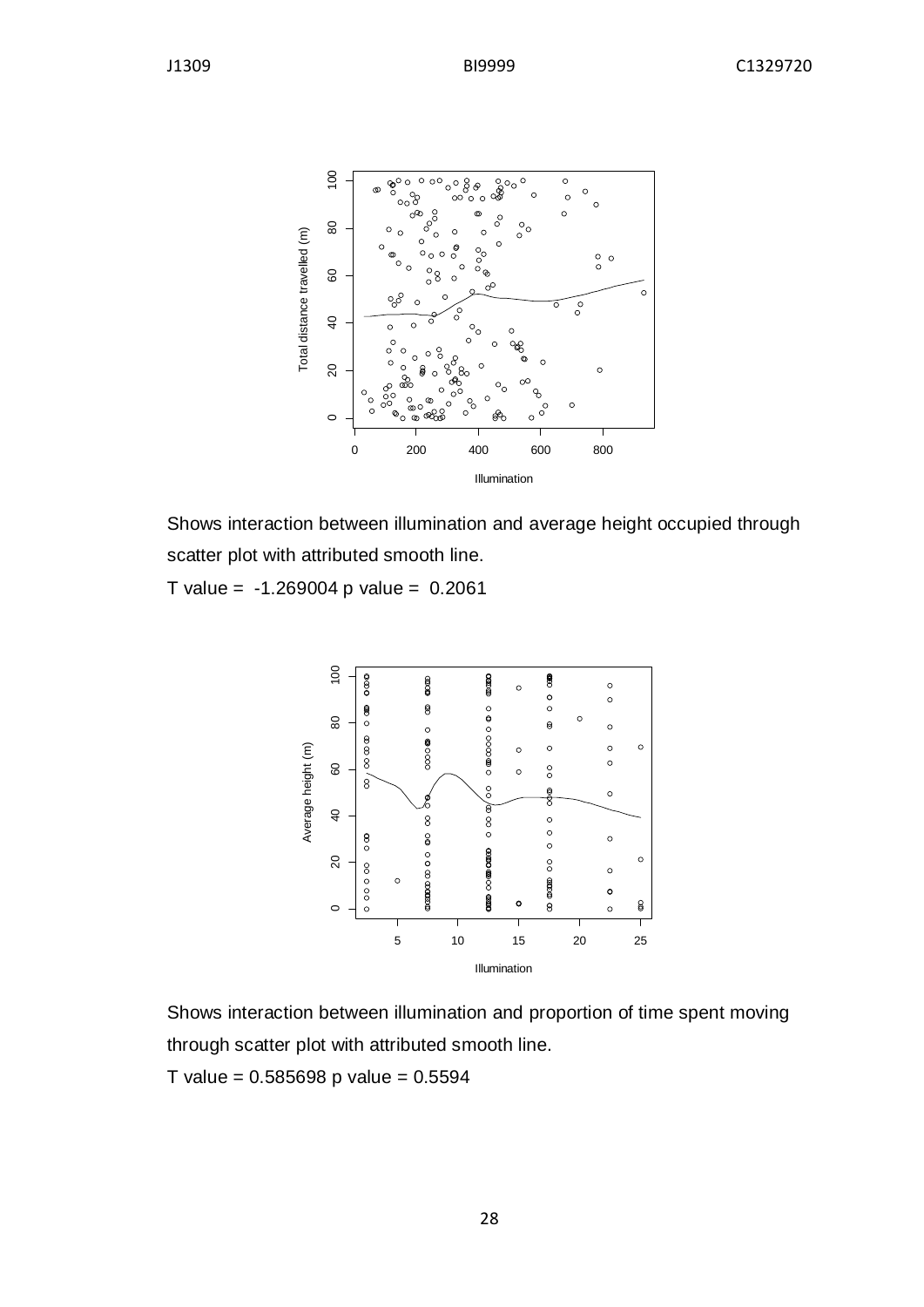

## Appendix 2

Shows interaction between cloud cover and proportion of time spent moving through a scatter plot with attributed smooth line.

T value =  $0.52417$  p value =  $0.6014$ 



#### Appendix 3